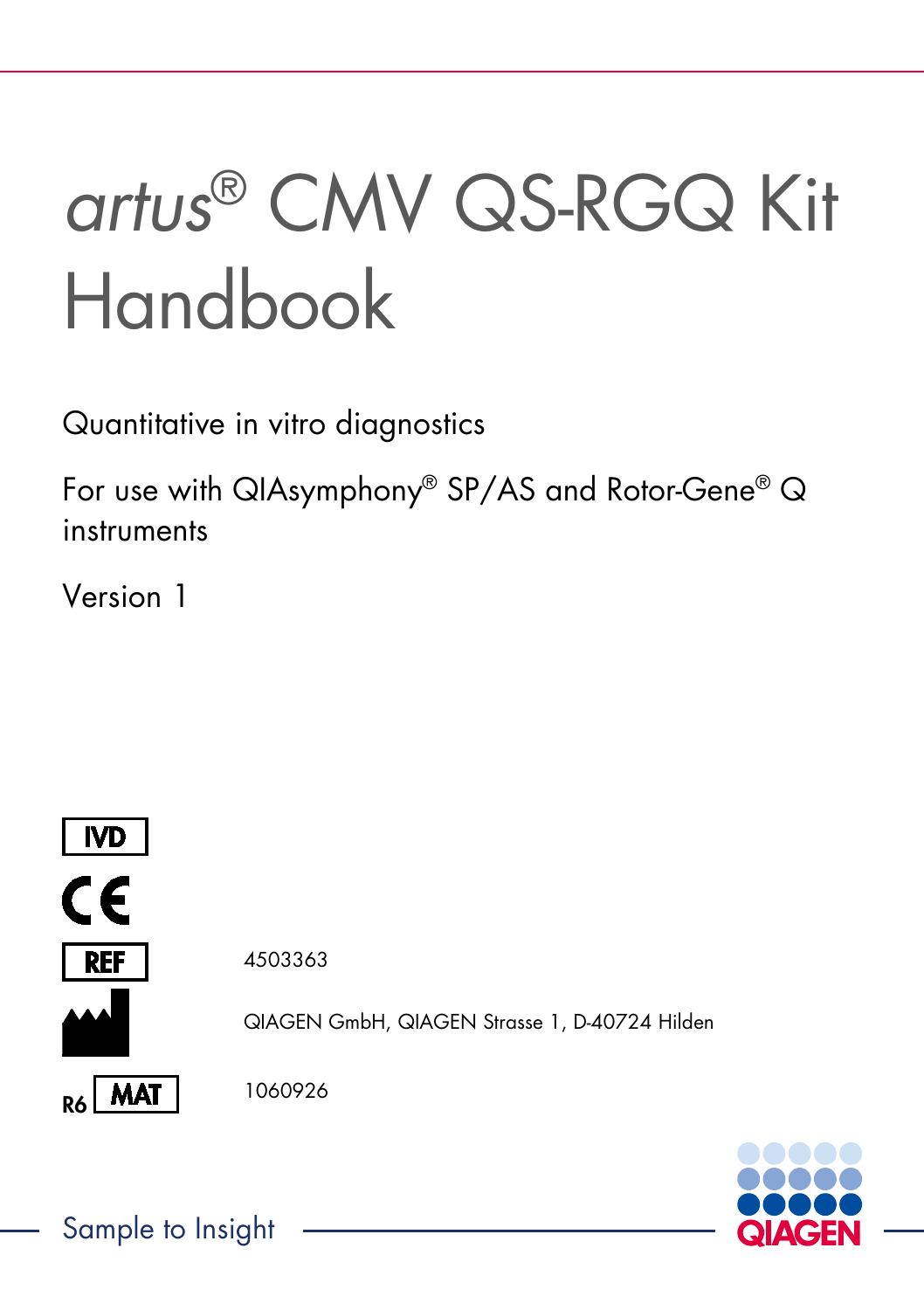# Contents

| DNA isolation and assay setup on the QIAsymphony SP/AS 12 |  |
|-----------------------------------------------------------|--|
|                                                           |  |
|                                                           |  |
|                                                           |  |
|                                                           |  |
|                                                           |  |
|                                                           |  |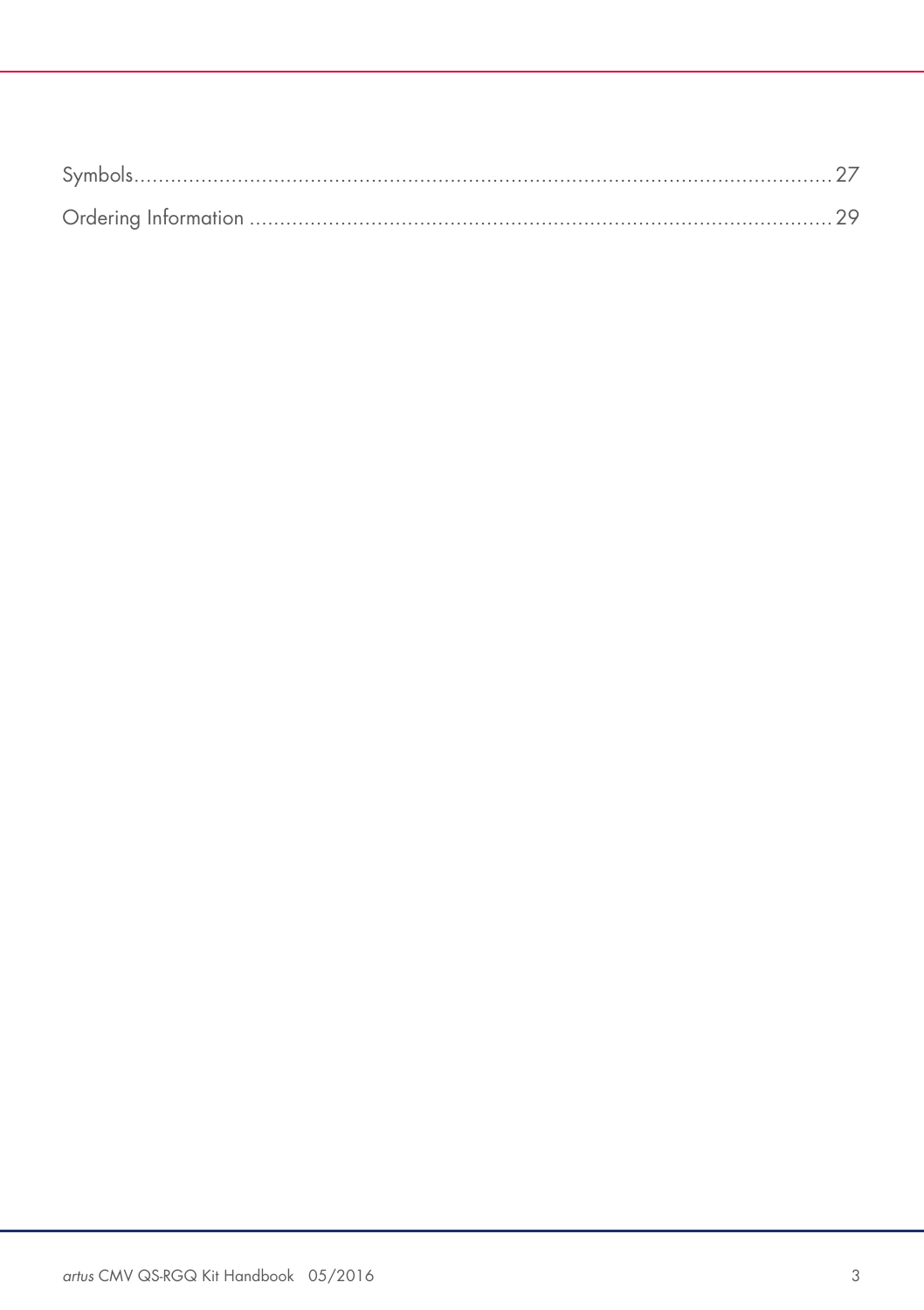### <span id="page-3-0"></span>Intended Use

The *artus* CMV QS-RGQ Kit is an in vitro nucleic acid amplification test for the quantitation of cytomegalovirus (CMV) DNA in human biological samples. This diagnostic test kit utilizes the polymerase chain reaction (PCR) and is configured for use with the QIAsymphony SP/AS and Rotor Gene Q instruments. For more information about specific human biological samples with which the kit has been validated, see the Application Sheets, available online at www.qiagen.com/products/artuscmvpcrkitce.aspx.

QIAGEN continues to develop and validate further applications for *artus* QS-RGQ Kits, such as use with additional sample types.

The most current version of this handbook and associated Application Sheets are available online at www.qiagen.com/products/artuscmvpcrkitce.aspx.

The *artus* CMV QS-RGQ Kit is intended for use in conjunction with clinical presentation and other laboratory markers for disease prognosis.

As QIAGEN continuously monitors the assay's performance and validates new claims, the users are required to ensure that they work with the latest revision of the instruction for use.

Note: Before test execution, check availability of new electronic labeling revisions at www.qiagen.com/products/artuscmvpcrkitce.aspx.

All kits can be used with the respective instruction elements as long as the version number of the handbook and other labeling information matches with the kit version number. The version number is visible on each kit box label. QIAGEN ensures compatibility between all test kit lots under the same version number.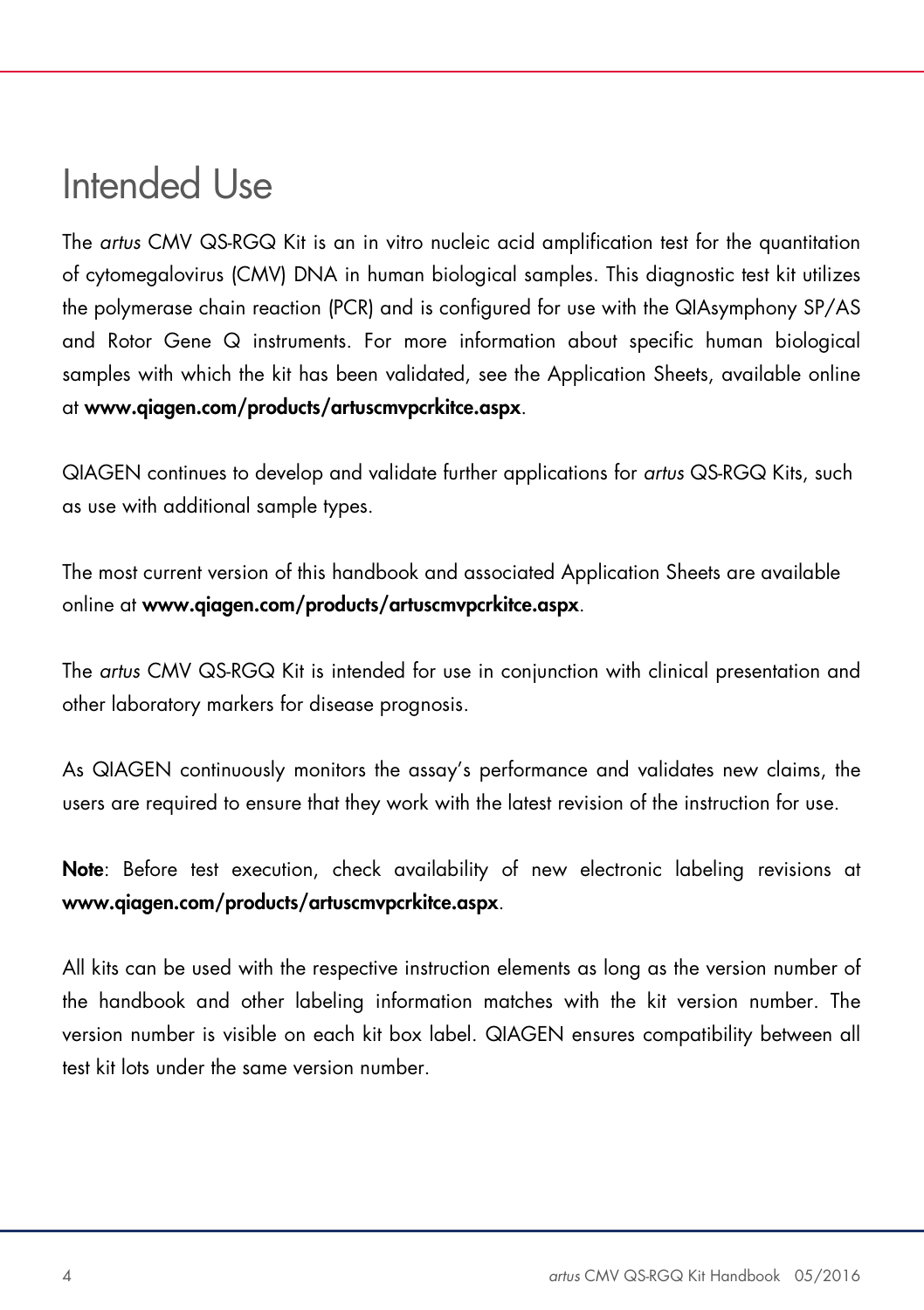# <span id="page-4-0"></span>Summary and Explanation

The *artus* CMV QS-RGQ Kit constitutes a ready-to-use system for the detection of CMV DNA using polymerase chain reaction (PCR) on Rotor Gene Q instruments with sample preparation and assay setup using the QIAsymphony SP/AS instruments.

# <span id="page-4-1"></span>Pathogen Information

Human CMV is found in infected persons in blood, tissues and nearly all secretory fluids. Transmission can be oral, sexual, via blood transfusion or organ transplantation, intrauterine or perinatal. Infection with CMV frequently leads to an asymptomatic infection followed by a lifelong persistence of the virus in the body. If symptoms occur in teenagers or in adults, they resemble those of mononucleosis with fever, weak hepatitis and general indisposition. Severe courses of CMV infection have been observed especially in those infected intrauterine and in immunodeficient patients.

# <span id="page-4-2"></span>Principle of the Procedure

The CMV RG Master contains reagents and enzymes for the specific amplification of a 105 bp region of the CMV genome, and for the direct detection of the specific amplicon in fluorescence channel Cycling Green of the Rotor-Gene Q.

The *artus* CMV QS-RGQ Kit contains a second heterologous amplification system to identify possible PCR inhibition. This is detected as an internal control (IC) in fluorescence channel Cycling Yellow of the Rotor-Gene Q. The detection limit of the analytical CMV PCR is not reduced.

External positive controls (CMV QS 1–4) are supplied, which allow the determination of the amount of viral DNA. For further information, see the relevant Application Sheet at www.qiagen.com/products/artuscmvpcrkitce.aspx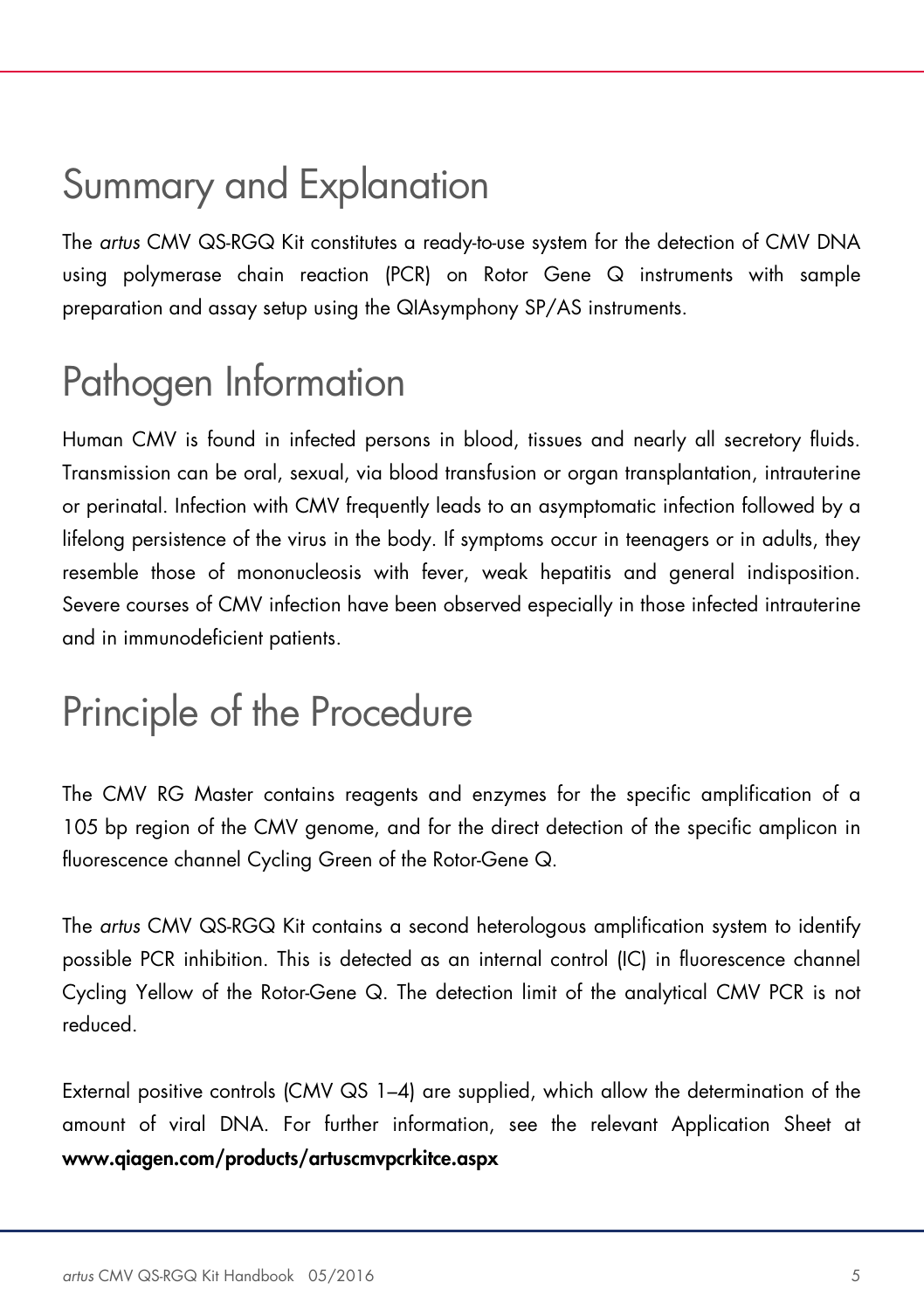The negative control (Water, PCR grade) monitors the PCR for contamination and is referred to as NTC (no template control) in the QIAsymphony software.

### <span id="page-5-0"></span>Assay Control Sets and Assay Parameter Sets

Assay Control Sets are the combination of a protocol plus additional parameters, such as internal control, for sample purification on the QIAsymphony SP. A default Assay Control Set is preinstalled for each protocol.

Assay Parameter Sets are the combination of an assay definition with additional parameters defined, such as replicate count and number of assay standards, for assay setup on the QIAsymphony AS.

For integrated runs on the QIAsymphony SP/AS, the Assay Parameter Set is directly linked to an upfront Assay Control Set specifying the associated sample purification process.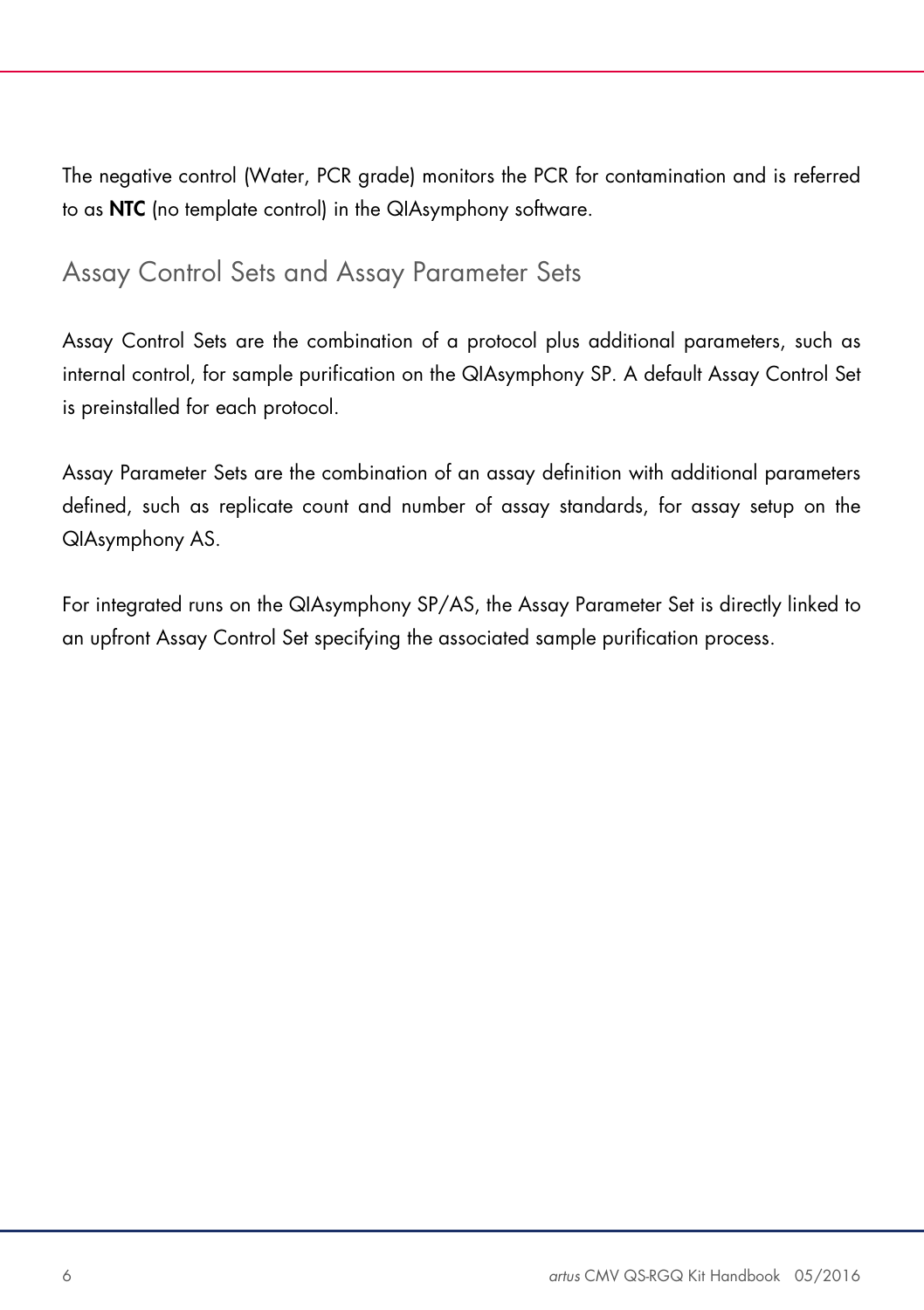# <span id="page-6-0"></span>Materials Provided

### <span id="page-6-1"></span>Kit contents

| artus CMV QS-RGQ Kit<br>Catalog number |                                                               | (24)<br>4503363 |                   |
|----------------------------------------|---------------------------------------------------------------|-----------------|-------------------|
| <b>Number of reactions</b>             |                                                               |                 | 24                |
| Cap color                              | <b>Component name</b>                                         | Symbol          | Amount            |
| Blue                                   | <b>CMV RG Master</b>                                          | <b>MASTER</b>   | $3 \times 300$ µl |
| Yellow                                 | CMV Mg-Sol*                                                   | MG-SOL          | 600 µl            |
| Red                                    | CMV QS $1†$<br>$(1 \times 10^4 \text{ copies/}\mu\text{I})$   | QS.             | $200$ $\mu$       |
| Red                                    | CMV $QS$ $2†$<br>$(1 \times 10^3 \text{ copies/}\mu\text{I})$ | QS.             | 200 µl            |
| Red                                    | CMV QS $3†$<br>$(1 \times 10^2 \text{ copies/}\mu\text{I})$   | QS              | 200 µl            |
| Red                                    | CMV $QS$ $4^{\dagger}$<br>$(1 \times 10^{1}$ copies/µl)       | QS.             | $200$ $\mu$       |
| Green                                  | $CMV$ RG IC <sup>‡</sup>                                      | IC              | 1000 µl           |
| White                                  | Water (PCR grade)                                             |                 | 1000 µl           |
| Handbook                               |                                                               |                 | 1                 |

\* Magnesium solution.

† Quantitation standard.

‡ Internal control.

§ See page [27](#page-26-0) for a symbols list and definitions.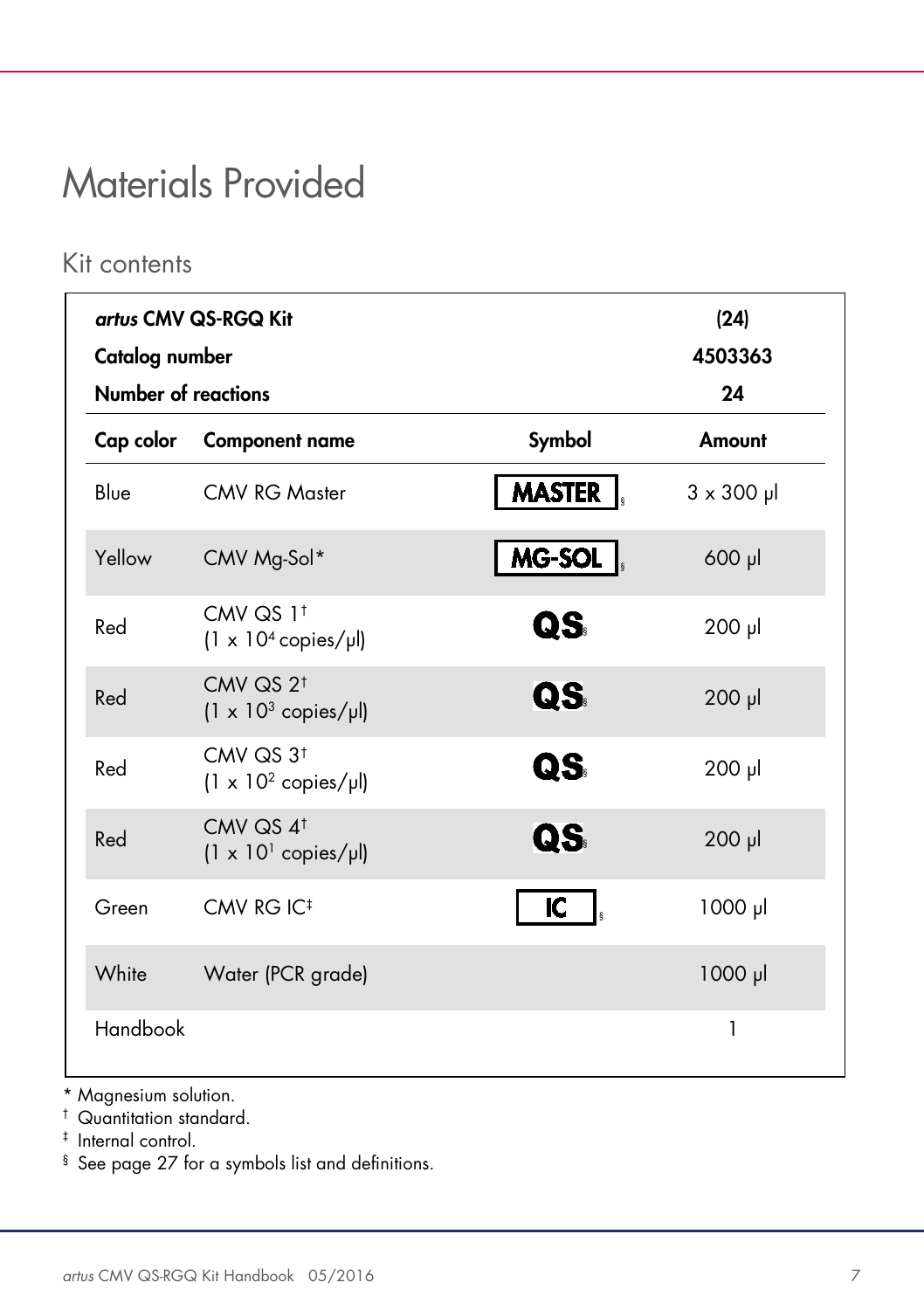# <span id="page-7-0"></span>Materials Required but Not Provided

Important: Make sure that instruments used in this procedure have been checked and calibrated according to the manufacturer's recommendations.

General laboratory equipment

- Adjustable pipets and sterile pipet tips with filters
- Vortex mixer
- Water bath capable of incubation at 37°C
- Benchtop centrifuge with rotor for 2 ml reaction tubes capable of centrifugation at 6800 x *g*.

Additional equipment and materials for sample preparation

- QIAsymphony SP (module of QIAsymphony RGQ) (cat. no. 9001297)
- QIAsymphony AS (module of QIAsymphony RGQ) (cat. no. 9001301)
- QIAsymphony software version 4.0
- QIAsymphony DSP Virus/Pathogen kit (cat. no. 937036 or 937055)
- QIAsymphony DSP DNA Mini Kit (cat. no. 937236)

Additional equipment for PCR

- Rotor-Gene Q MDx 5plex HRM or Rotor-Gene Q 5plex HRM instrument (module of QIAsymphony RGQ)
- Rotor-Gene Q software version 2.1, or higher

Note: Additional information about materials required for specific applications is contained in the relevant Application Sheet at www.qiagen.com/products/artuscmvpcrkitce.aspx.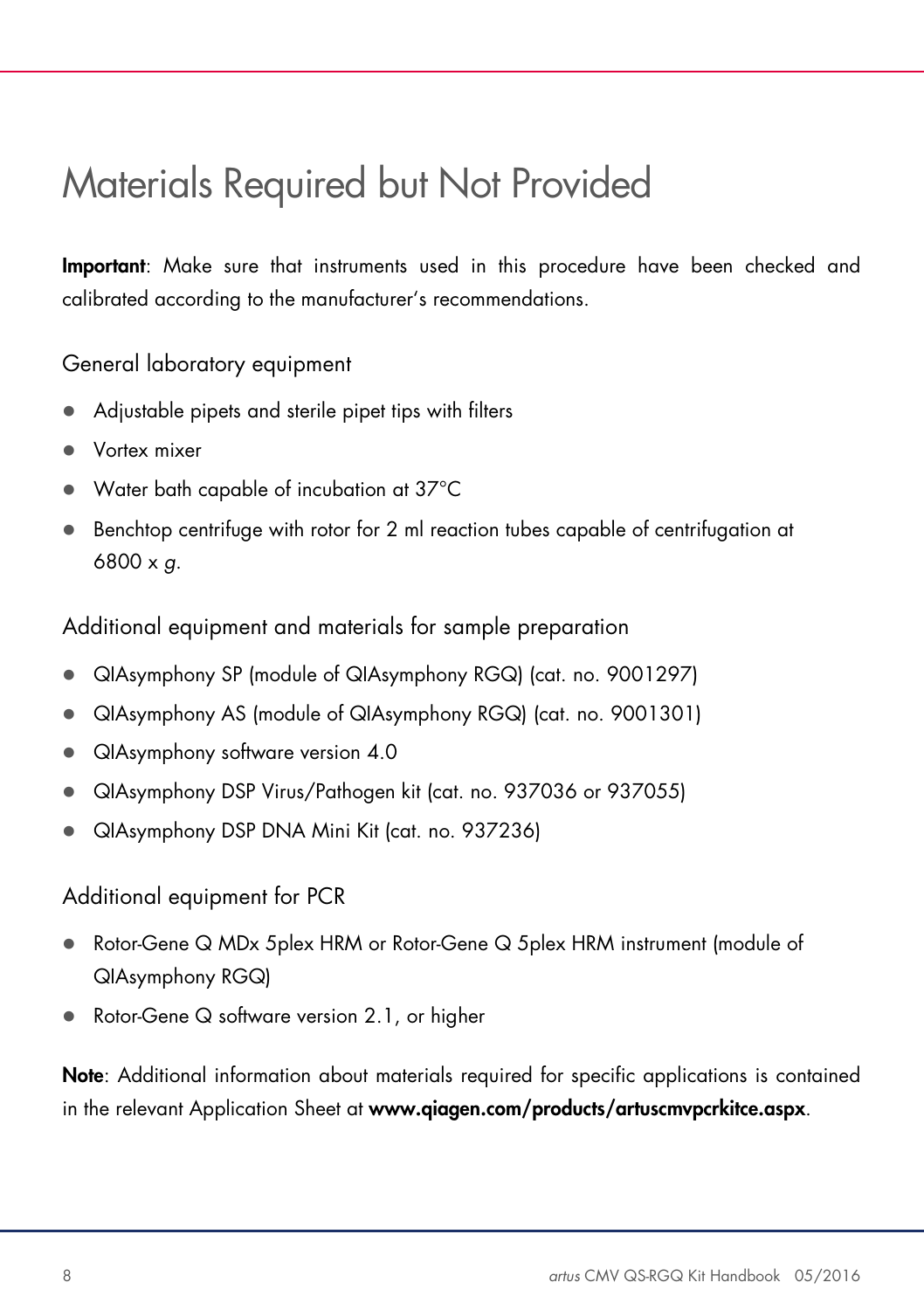# <span id="page-8-0"></span>Warnings and Precautions

For in vitro diagnostic use

### <span id="page-8-1"></span>Safety information

When working with chemicals, always wear a suitable lab coat, disposable gloves and protective goggles. For more information, consult the appropriate safety data sheets (SDSs). These are available online in PDF format at [www.qiagen.com/safety](http://www.qiagen.com/safety) where you can find, view and print the SDS for each QIAGEN kit and kit component.

For safety information for the QIAsymphony DSP Virus/Pathogen kits, refer to the applicable kit handbook. For safety information for the QIAsymphony DSP DNA Mini Kit, refer to the applicable kit handbook. For safety information regarding instrument modules, refer to the applicable instrument user manual.

Discard sample, liquid and assay waste according to your national and local safety and environmental regulations.

#### <span id="page-8-2"></span>General precautions

Always pay attention to the following:

- Use sterile pipet tips with filters.
- During manual steps, keep tubes closed when possible and avoid contamination.
- Thaw all components thoroughly at room temperature (15–25°C) before starting an assay.
- When thawed, mix the components (by pipetting repeatedly up and down or by pulse vortexing) and centrifuge briefly. Ensure that no foam or bubbles are present in the reagent tubes.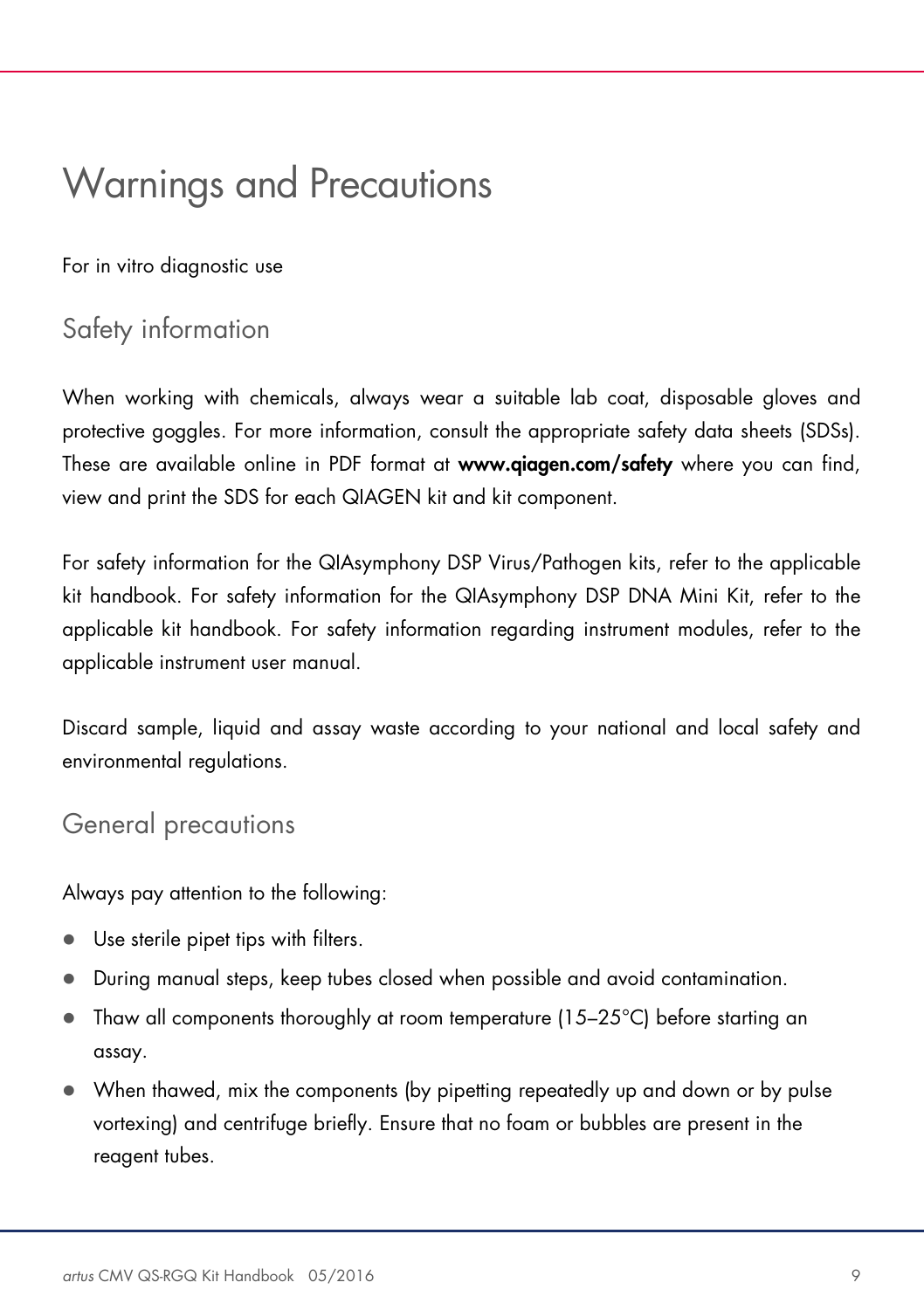- Do not mix components from kits with different lot numbers.
- Make sure that the required adapters are precooled to 2-8°C.
- Work quickly and keep PCR reagents on ice or in the cooling block before loading.
- Proceed continuously from one part of the workflow to the next. Do not exceed 30 minutes of transfer time between each module (QIAsymphony SP to QIAsymphony AS to Rotor-Gene Q).

# <span id="page-9-0"></span>Reagent Storage and Handling

The components of the *artus* CMV QS-RGQ Kit should be stored at –15°C to –30°C and are stable until the expiration date stated on the label. Repeated thawing and freezing (>2 x) should be avoided, as this may reduce assay performance.

# <span id="page-9-1"></span>Specimen Handling and Storage

Information about specimen handling and storage for specific applications is contained in the relevant Application Sheet at www.qiagen.com/products/artuscmvpcrkitce.aspx.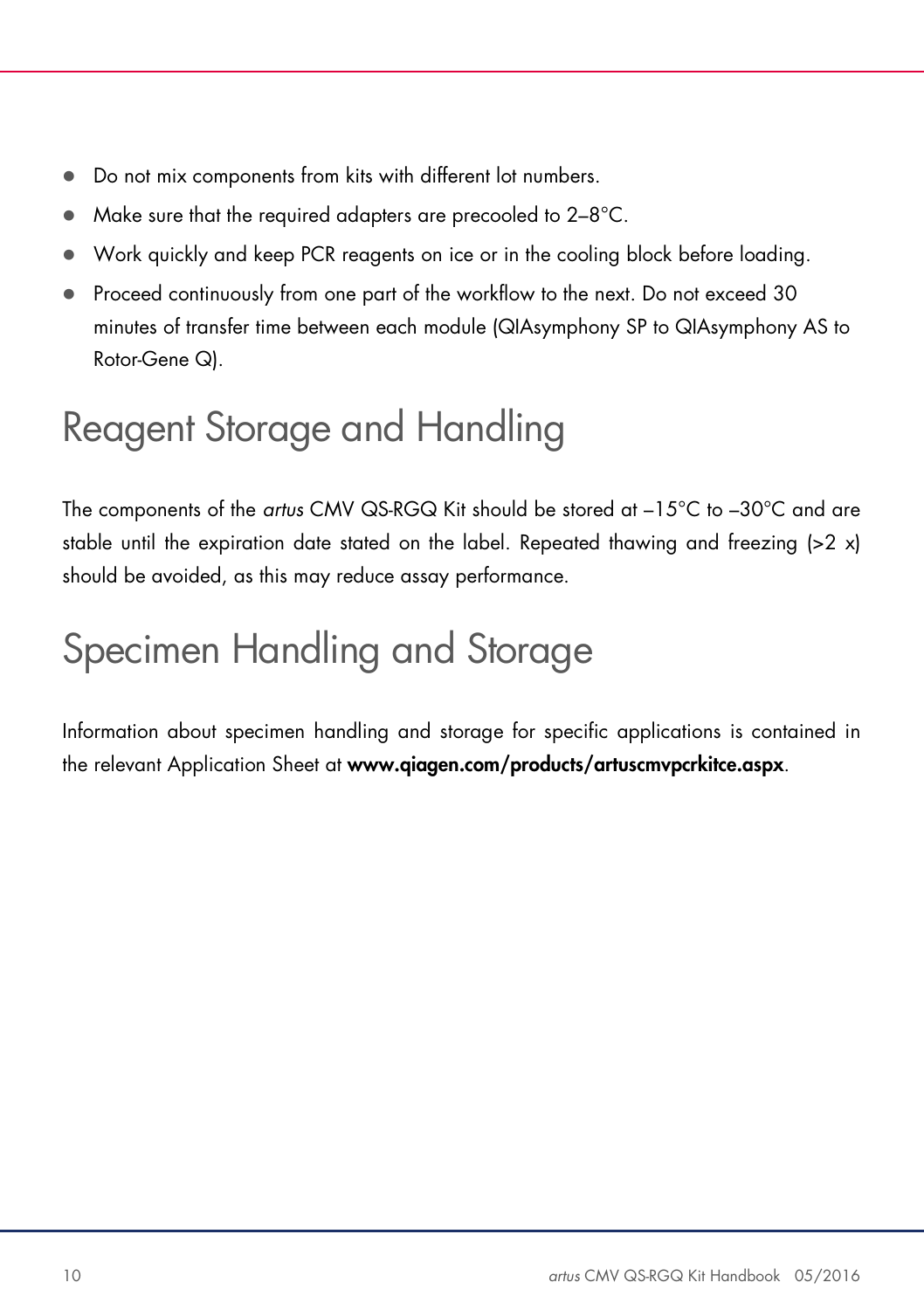### <span id="page-10-0"></span>Viral DNA Purification

The *artus* CMV QS-RGQ Kit has been validated with a viral DNA purification step from human plasma performed on the QIAsymphony SP using a QIAsymphony DSP Virus/Pathogen kit. See the *QIAsymphony DSP Virus/Pathogen Handbook* for all the information on how to prepare the reagent cartridge for the sample purification step on the QIAsymphony SP.

The *artus* CMV QS-RGQ Kit has been validated with a viral DNA purification step from human whole blood performed on the QIAsymphony SP using the QIAsymphony DSP DNA Mini Kit. See the *QIAsymphony DNA Handbook* for all the information on how to prepare the reagent cartridge for the sample purification step on the QIAsymphony SP.

Using an internal control and carrier RNA (CARRIER)

Using QIAsymphony DSP Virus/Pathogen kits and the QIAsymphony DSP DNA Mini Kit in combination with the *artus* CMV QS-RGQ Kit requires introduction of the internal control (CMV RG IC) into the purification procedure to monitor the efficiency of sample preparation and downstream assay. In addition, QIAsymphony DSP Virus/Pathogen kits and the QIAsymphony DSP DNA Mini Kit may require the preparation of carrier RNA (CARRIER). For specific information regarding the internal control and the use of carrier RNA (CARRIER), see the relevant Application Sheet at [www.qiagen.com/products/artuscmvpcrkitce.aspx](http://www.qiagen.com/products/artuscmvpcrkitce.aspx).

#### Yields of nucleic acids

Eluates prepared with carrier RNA (CARRIER) may contain much more carrier RNA (CARRIER) than target nucleic acids. We recommend using quantitative amplification methods to determine yields.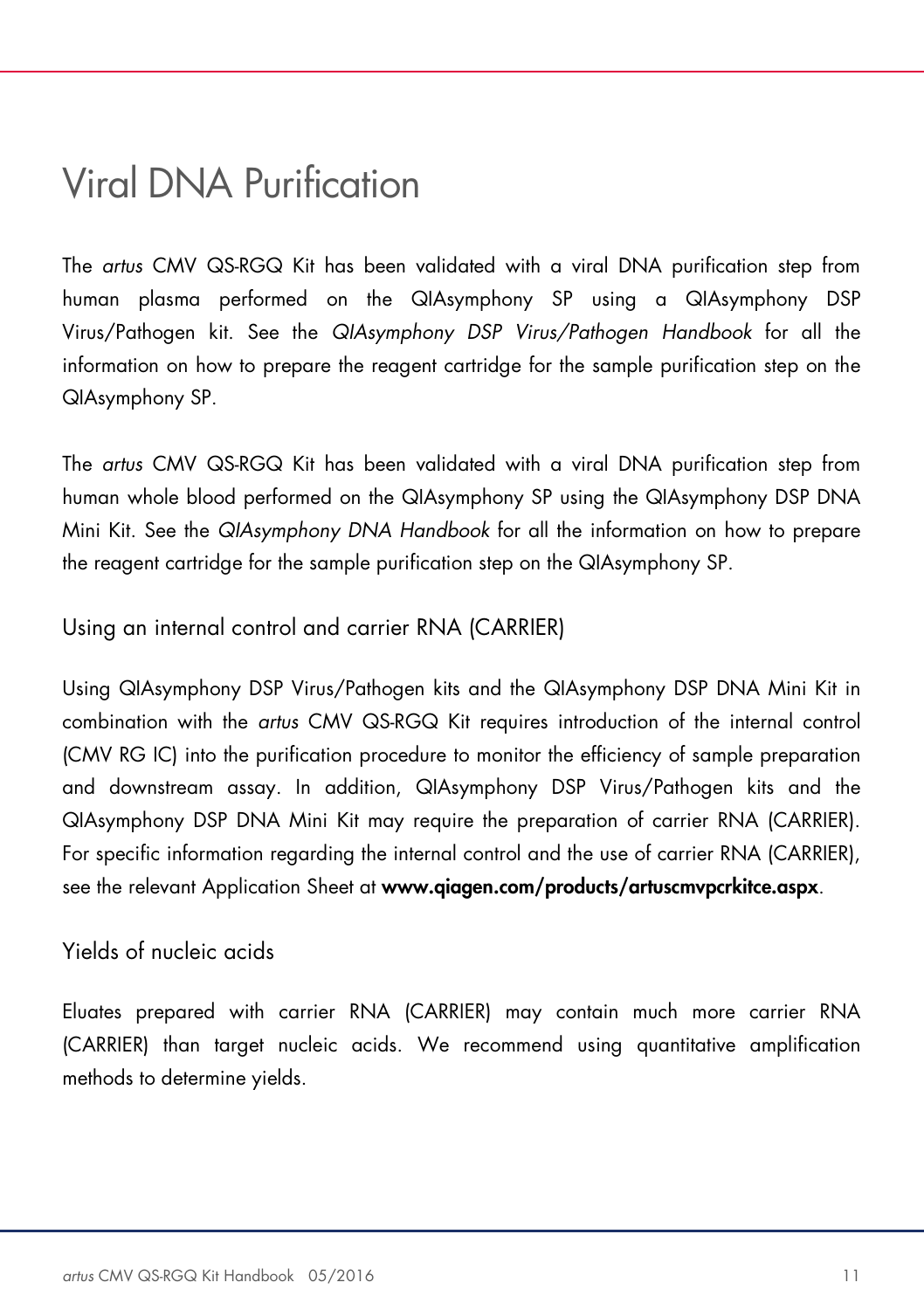#### Storing nucleic acids

For short-term storage of up to 24 hours, we recommend storing purified nucleic acids at 2–8°C. For long-term storage of over 24 hours, we recommend storage at –20°C.

#### Getting started on the QIAsymphony SP/AS instruments

- 1. Close all drawers and the hoods.
- 2. Switch on the QIAsymphony SP/AS instruments, and wait until the **Sample Preparation** screen appears and the initialization procedure has finished.
- 3. Log into the instrument (drawers will unlock).

### <span id="page-11-0"></span>DNA isolation and assay setup on the QIAsymphony SP/AS

The following description is a general protocol for using QIAsymphony DSP Virus/Pathogen kits or QIAsymphony DSP DNA Mini Kit. Detailed information for a specific application, including volumes and tubes, is provided in the relevant Application Sheet at www.qiagen.com/products/artuscmvpcrkitce.aspx.

#### Important points before starting

- Make sure that you are familiar with operating the QIAsymphony SP/AS instruments. Refer to the user manuals supplied with your instruments and the most current versions available online at www.qiagen.com/products/qiasymphonyrgq.aspx for operating instructions.
- Before using a reagent cartridge (RC) for the first time, check that Buffers QSL2 and QSB1 in the cartridge (RC) do not contain a precipitate.

If necessary, remove the troughs containing Buffers QSL2 and QSB1 from the reagent cartridge (RC) and incubate for 30 minutes at 37°C with occasional shaking to dissolve precipitate. Make sure to replace the troughs in the correct positions. If the reagent cartridge (RC) is already pierced, make sure that the troughs are sealed with Reuse Seal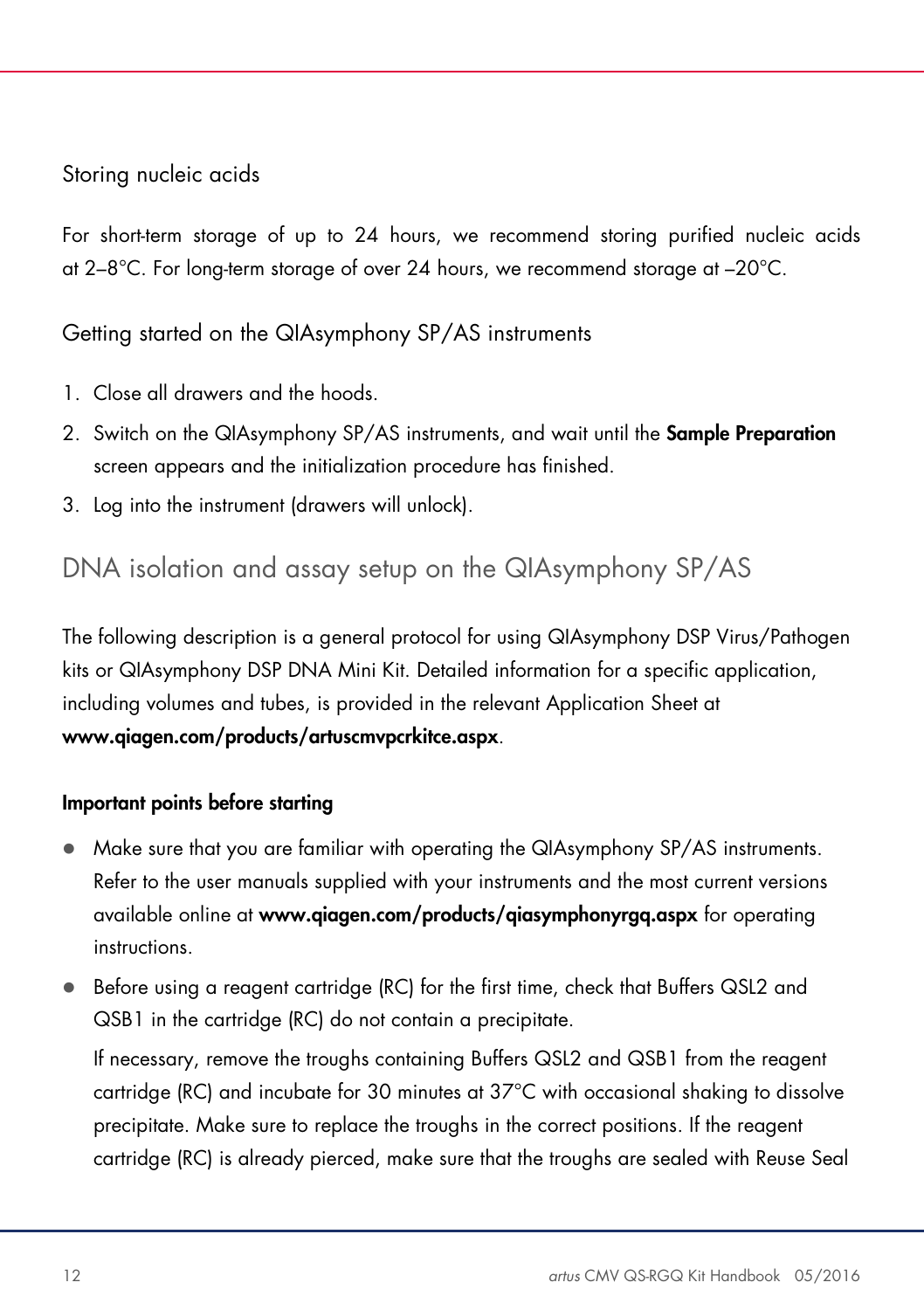Strips and incubate the complete reagent cartridge (RC) for 30 minutes at 37°C with occasional shaking in a water bath.

- Avoid vigorous shaking of the reagent cartridge (RC) otherwise foam may be generated, which can lead to liquid level detection problems.
- Work quickly and keep PCR reagents on ice or in the cooling block before loading.
- The reagent volumes are optimized for 24 reactions per kit per run.
- Before each use, all reagents need to be thawed completely, mixed (by repeated up and down pipetting or by quick vortexing), and centrifuged for at least 3 seconds at 6800 x *g*. Avoid foaming of the reagents.
- Eluates from the sample preparation and all components of the *artus* CMV QS-RGQ Kit have been shown to be stable onboard the instrument for at least the normal time required for sample purification for 96 samples and assay setup of 72 assays, including up to 30 minutes transfer time from the QIAsymphony SP to the QIAsymphony AS and up to 30 minutes transfer time from the QIAsymphony AS to the Rotor-Gene Q.

#### Things to do before starting

- Prepare all required mixtures. If needed, prepare mixtures containing carrier RNA (CARRIER) and internal controls just before starting. For more information, see the relevant Application Sheet at www.giagen.com/products/artuscmvpcrkitce.aspx.
- Before starting the procedure, ensure that the magnetic particles are fully resuspended. Vortex the trough containing the magnetic particles vigorously for at least 3 minutes before first use.
- Before loading the reagent cartridge (RC), remove the cover from the trough containing the magnetic particles and open the enzyme tubes. Make sure that the enzyme rack has been equilibrated to room temperature (15–25°C).
- Make sure that the piercing lid (PL) is placed on the reagent cartridge (RC) and the lid of the magnetic-particle trough has been removed or, if using a partially used reagent cartridge (RC), make sure the Reuse Seal Strips have been removed.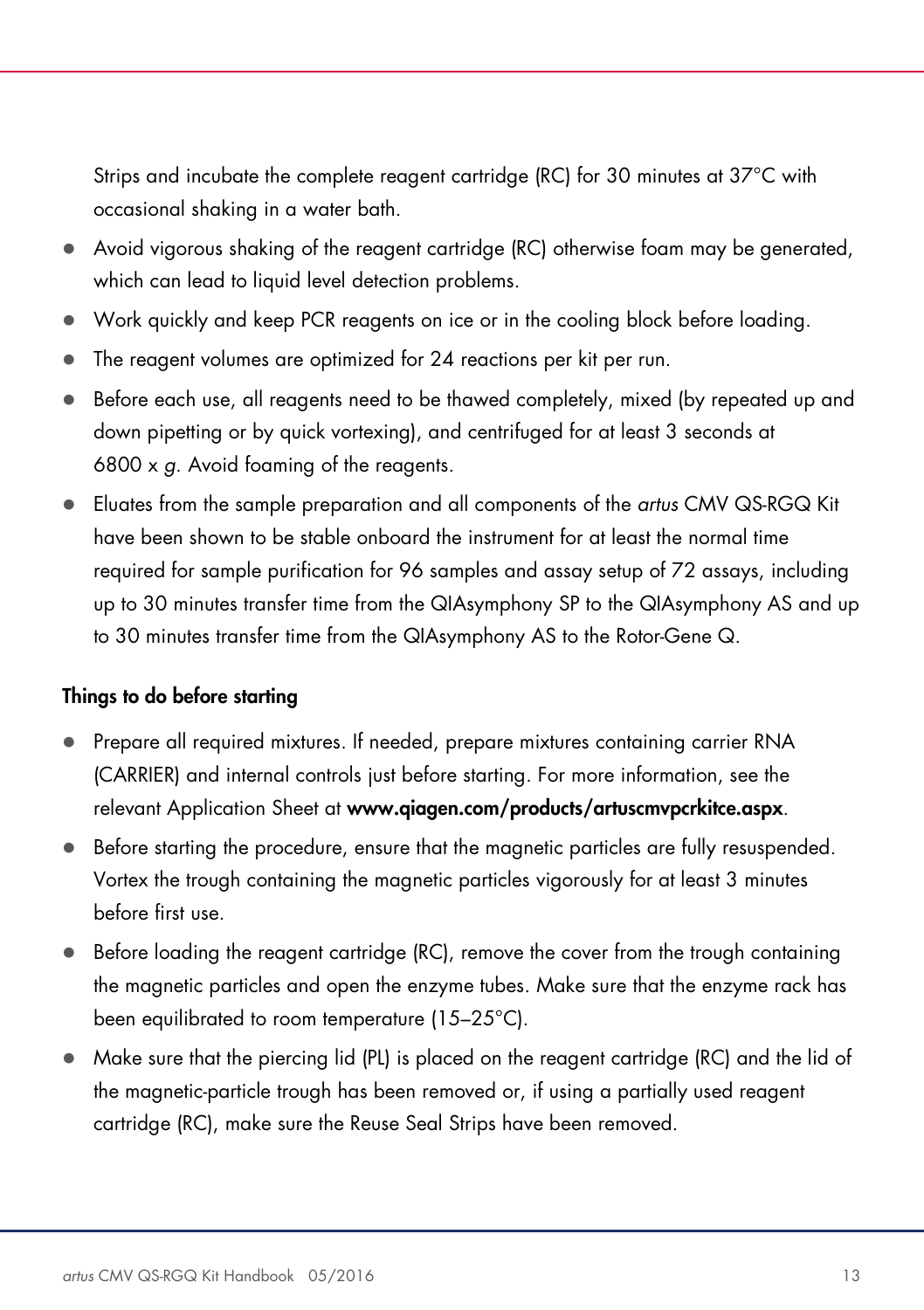If samples are bar coded, orient samples in the tube carrier so that the bar codes face the bar code reader within the "Sample" drawer at the left side of the QIAsymphony SP.

#### QIAsymphony SP setup

- 1. Close all drawers and the hoods of the QIAsymphony SP/AS instruments.
- 2. Switch on the instruments, and wait until the **Sample Preparation** screen appears and the initialization procedure has finished.

The power switch is located at the bottom-left corner of the QIAsymphony SP.

- 3. Log in to the instruments.
- 4. Prepare the following drawers according to the relevant Application Sheet at www.qiagen.com/products/artuscmvpcrkitce.aspx.
	- "Waste" drawer When prepared, perform an inventory scan.
	- "Eluate" drawer When prepared, perform an inventory scan.
	- "Reagents and Consumables" drawer When prepared, perform an inventory scan.
	- "Sample" drawer
- 5. Using the **Integrated run** setup on the QIAsymphony touchscreen, enter the required information for each batch of samples to be processed.
- 6. Select an Assay Parameter Set for the run, and assign it and the corresponding AS batch to the samples.

Information about the Assay Parameter Set and preselected elution volume is provided on the relevant Application Sheet.

For more information about integrated runs on the QIAsymphony SP/AS, see the instrument user manuals.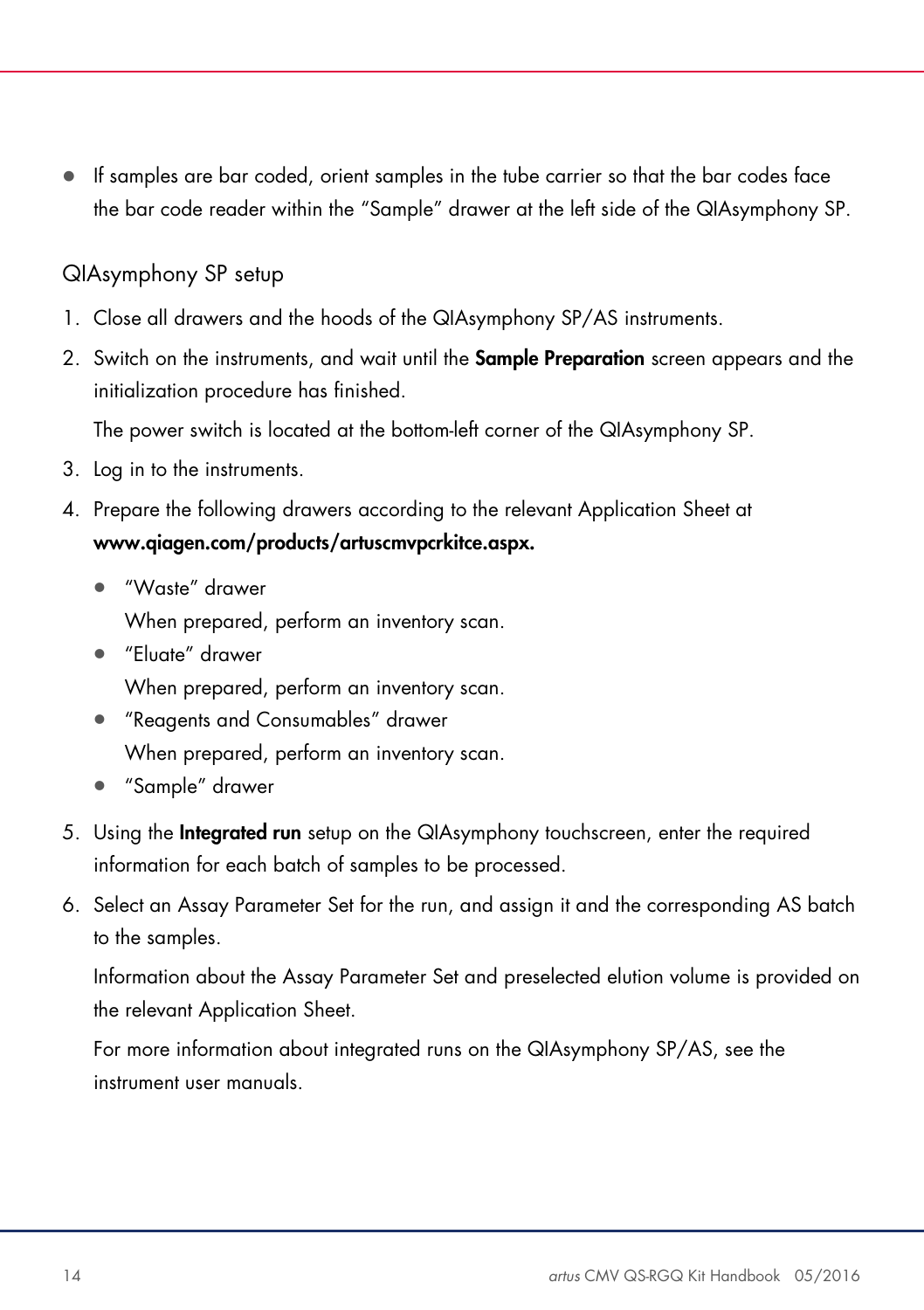7. When setting up an integrated run, check for correct assignment of sample labware, sample type (sample, EC+ and EC–) and volumes.

Information about consumables and components to load in each drawer is provided on the relevant Application Sheet.

- 8. After information about all batches of the integrated run has been entered, click the **Ok** button to exit the **Integrated run** setup.
- 9. The status of all batches within the overview of the integrated run changes from LOADED to QUEUED. As soon as one batch is aueued the Run button appears. Press the Run button to start the procedure.

All processing steps are fully automated.

#### QIAsymphony AS setup

- 1. After queuing an integrated run, open the QIAsymphony AS drawers. The required components to be loaded are shown on the touchscreen.
- 2. Always make sure to do the following before the integrated run:
	- Insert the tip chute
	- Discard the tip disposal bag
	- Install an empty tip disposal bag
- 3. Define and load assay rack(s).

Assay rack(s) in precooled adapter(s) are loaded onto the "Assay" slot(s).

Information about the assay racks is provided on the relevant Application Sheet at www.qiagen.com/products/artuscmvpcrkitce.aspx.

4. Check the temperature of the cooling positions.

When the target cooling temperatures are reached, the small asterisk next to each slot will appear green.

5. Combine all tubes of CMV RG Master in a single kit into one tube before use.

Note: Viscous reagents can be difficult to handle with manual pipets. Make sure to transfer the entire volume of the CMV RG Master in the tube.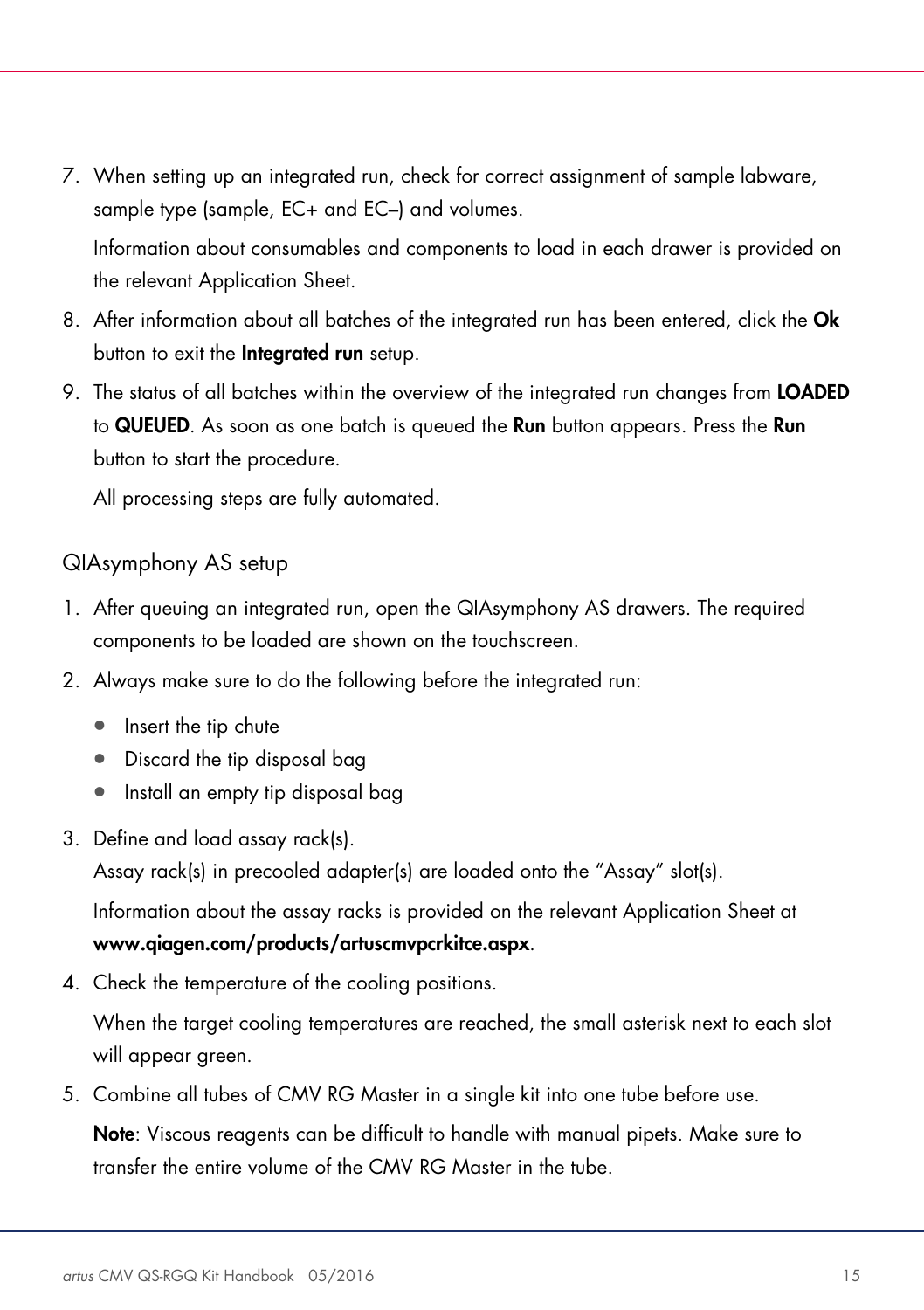6. Fill each reagent tube with the required volume of appropriate reagent according to the loading information given by the instrument software.

Note: Before each use, all reagents need to be thawed completely, mixed (by repeated up and down pipetting or by quick vortexing), and centrifuged for at least 3 seconds at 6800 x *g*. Avoid bubbles or foaming, which could cause detection errors. Work quickly and keep PCR components on ice or in the cooling block before loading.

- 7. Load the reagent rack, and place the reagent tubes, without lids, into the appropriate positions of precooled adapters for reagents according to the relevant Application Sheet.
- 8. Load disposable filter-tips into the "Eluate and Reagents" and "Assays" drawers according to the required number of each tip type indicated on the relevant Application Sheet.
- 9. Close the "Eluate and Reagents" and "Assays" drawers.
- 10. Upon closing each drawer, press **Scan** to start the inventory scan for each drawer.

The inventory scan checks the slots, adapters, filter-tips and the tip chute, as well as the correct loading of specific reagent volumes. If required, correct any errors.

The assay setup will start automatically after the purification step on the QIAsymphony SP is completed and the eluate racks are transferred to the QIAsymphony AS.

- 11. After the run is finished, press Remove in the assay setup Overview screen. Open the "Assays" drawer and unload the assay rack(s).
- 12.Download the result and cycler files.
- 13.If multiple batches on the QIAsymphony AS are configured in an integrated run, reload the QIAsymphony AS drawers, starting at step 1.
- 14.Proceed to ["PCR on the Rotor-Gene Q"](#page-17-0), page [18.](#page-17-0)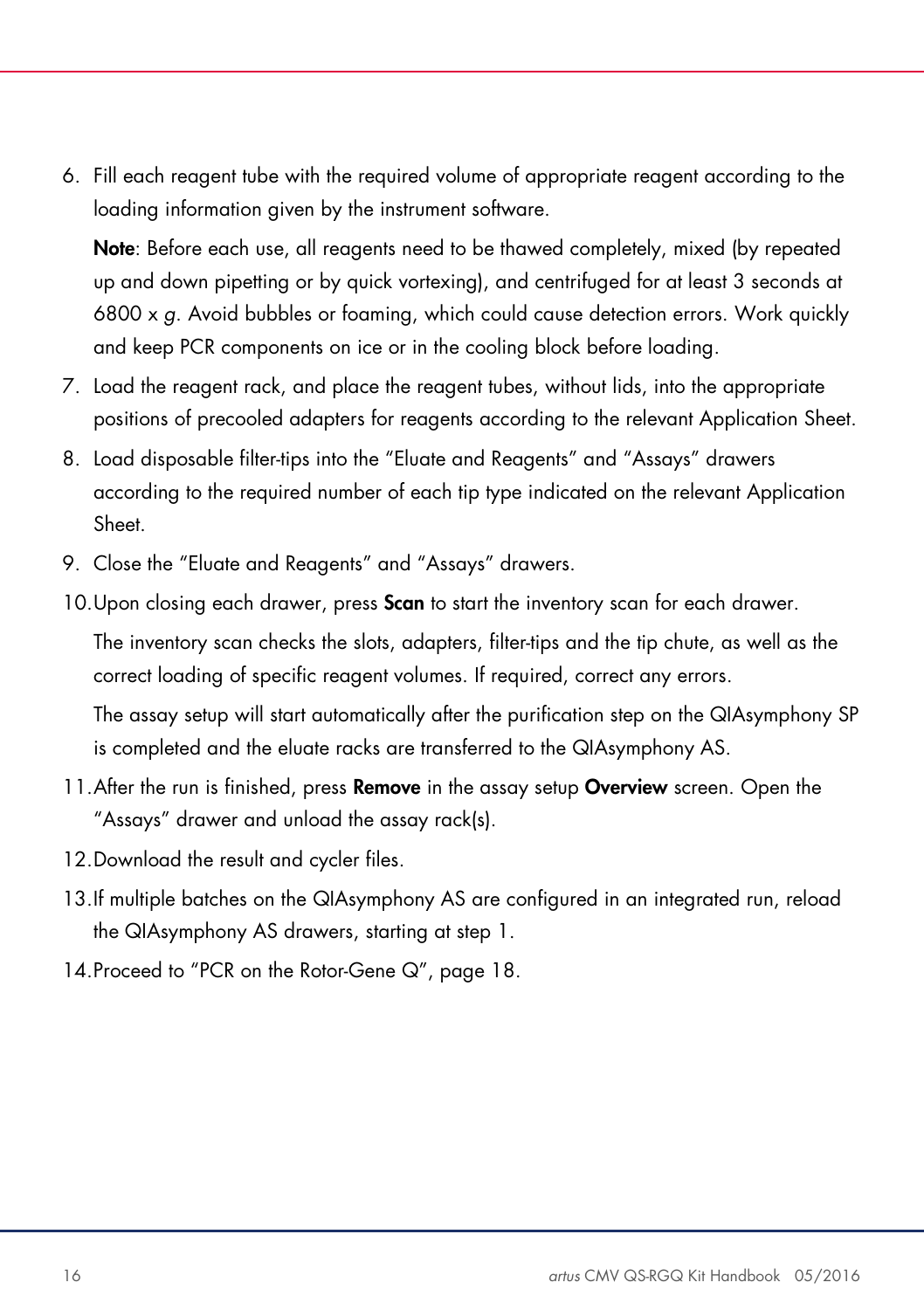15.Perform the regular maintenance of the QIAsymphony AS during the PCR run on the Rotor-Gene Q or later.

Since the workflow is an integrated operation, clean all instruments at the end of the completed workflow.

Follow the maintenance instructions in the *QIAsymphony SP/AS User Manual — General Description*. Make sure to carry out maintenance regularly to minimize the risk of crosscontamination.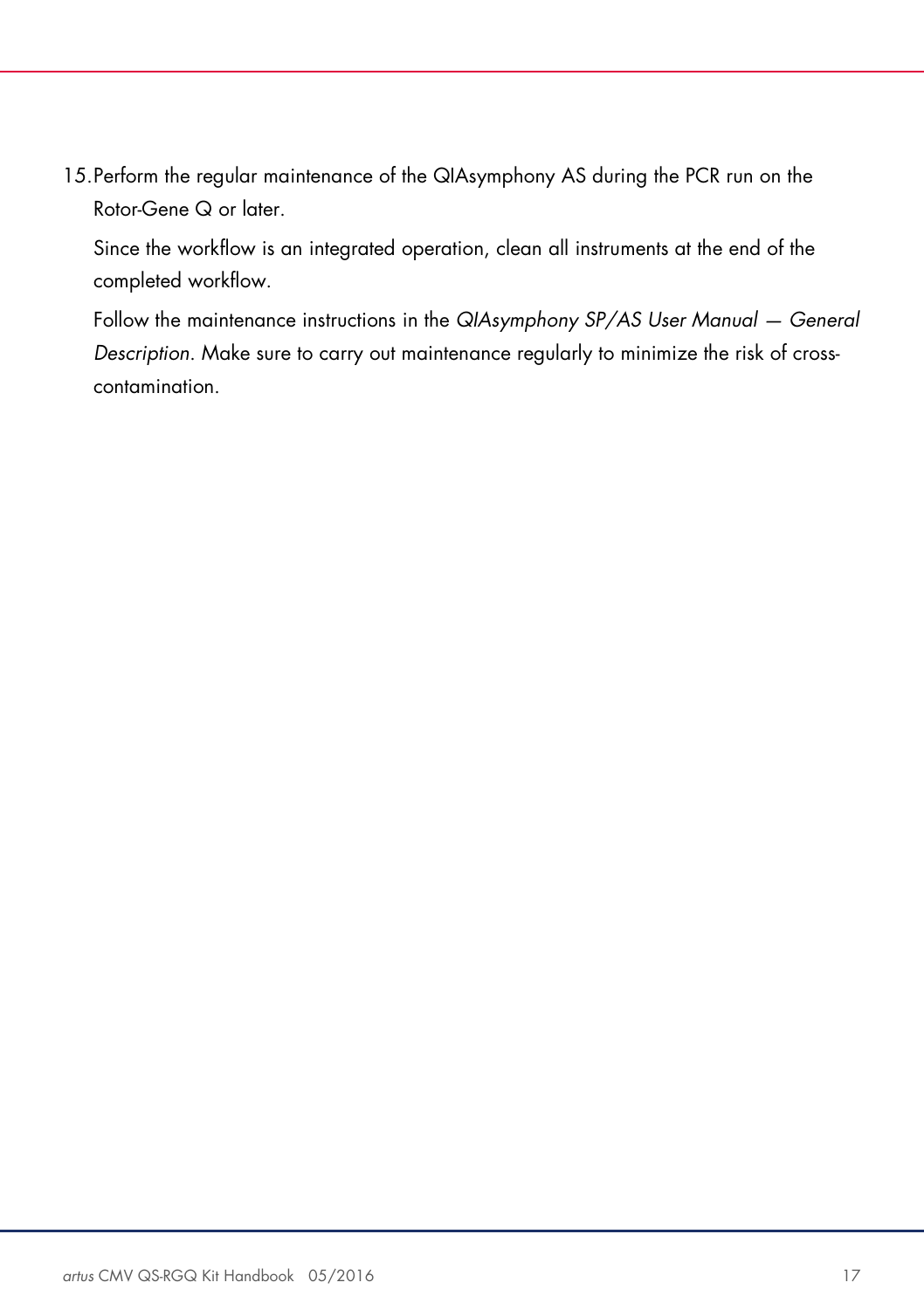### <span id="page-17-0"></span>PCR on the Rotor-Gene Q

#### Important points before starting

- Take time to familiarize yourself with the Rotor-Gene Q instrument before starting the protocol. See the instrument user manual.
- Make sure that at all 4 quantitation standards as well as at least one negative control (Water, PCR grade) are included per PCR run. To generate a standard curve, use all 4 quantitation standards supplied (CMV QS 1–4) for each PCR run.
- 1. Close the PCR tubes, and place them in the 72-Well Rotor of the Rotor-Gene Q.
- 2. Make sure to transfer the Rotor-Gene Q 4-strip tubes in the correct orientation so that the position indices of the cooling adapter and the rotor match.
- 3. Make sure that the locking ring (accessory of the Rotor-Gene Q instrument) is placed on top of the rotor to prevent accidental opening of the tubes during the run.
- 4. Transfer the cycler file from the QIAsymphony AS to the Rotor Gene Q computer.
- 5. For the detection of CMV DNA, create a temperature profile and start the run according to the relevant Application Sheet at www.qiagen.com/products/artuscmvpcrkitce.aspx. Software-specific information about programming the Rotor-Gene Q is provided in the relevant Protocol Sheet *Settings to run* artus *QS RGQ Kits* at www.qiagen.com/products/artuscmvpcrkitce.aspx.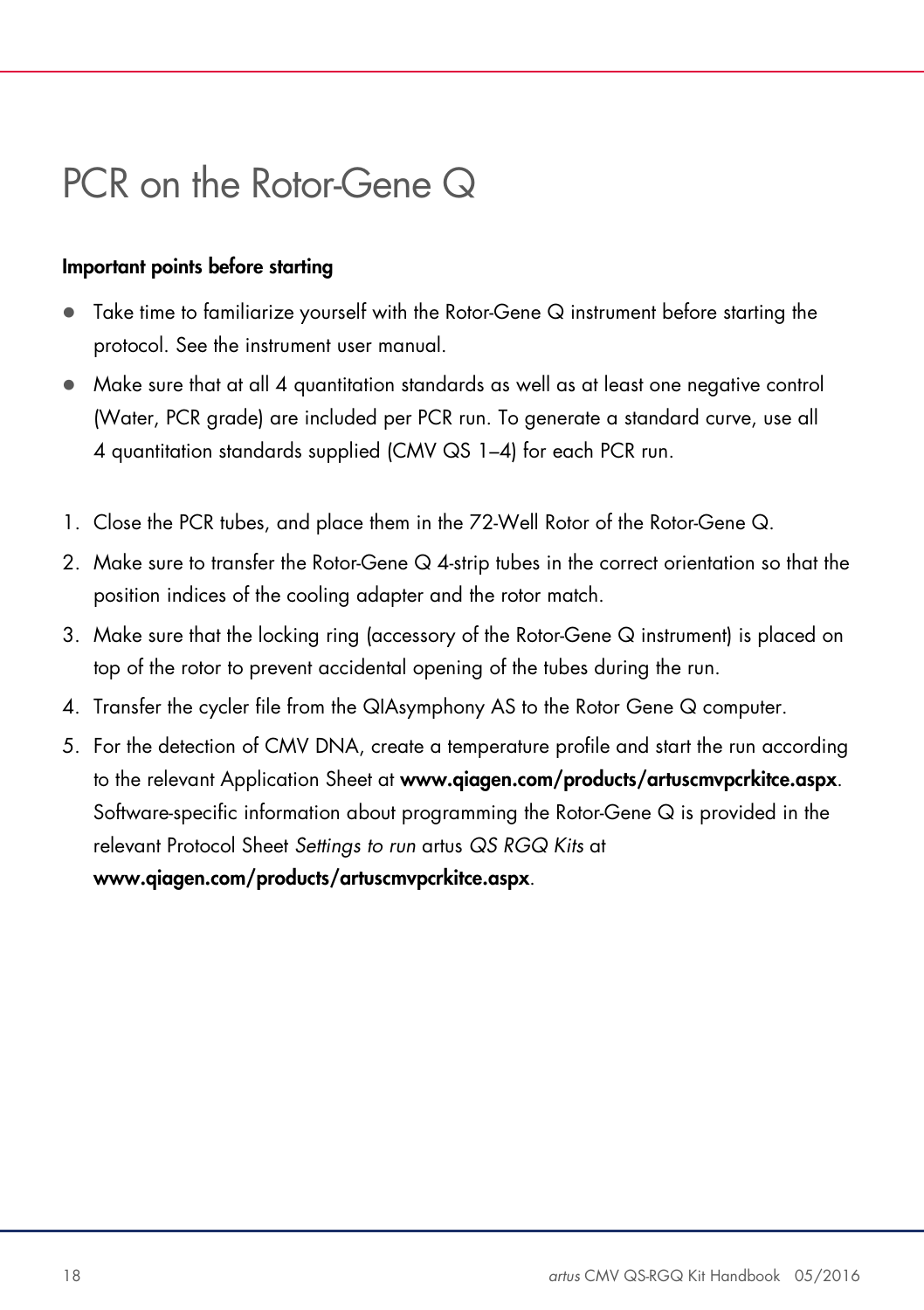### <span id="page-18-0"></span>Interpretation of Results

See the relevant Application Sheet at www.qiagen.com/products/artuscmvpcrkitce.aspx for detailed information about interpretation of results.

### <span id="page-18-1"></span>Troubleshooting guide

This troubleshooting guide may be helpful in solving any problems that may arise. For contact information, see back cover or visit [www.qiagen.com](http://www.qiagen.com/).

|    |                                                                                                                                | Comments and suggestions                                                                                                                                                                                                                                                                               |  |
|----|--------------------------------------------------------------------------------------------------------------------------------|--------------------------------------------------------------------------------------------------------------------------------------------------------------------------------------------------------------------------------------------------------------------------------------------------------|--|
|    | <b>General handling</b>                                                                                                        |                                                                                                                                                                                                                                                                                                        |  |
|    | Error message<br>displayed on the<br>touchscreen                                                                               | If an error message is displayed during an integrated<br>run, refer to the user manuals supplied with your<br>instruments.                                                                                                                                                                             |  |
|    | Precipitate in reagent trough of opened cartridge of the QIAsymphony DSP<br>Virus/Pathogen kit or QIAsymphony DSP DNA Mini Kit |                                                                                                                                                                                                                                                                                                        |  |
| a) | Buffer evaporation                                                                                                             | Excessive evaporation may lead to increased salt<br>concentration or decreased alcohol concentrations in<br>buffers. Discard reagent cartridge (RC). Make sure to<br>seal buffer troughs of a partially used reagent cartridge<br>(RC) with Reuse Seal Strips when not being used for<br>purification. |  |

#### Comments and suggestions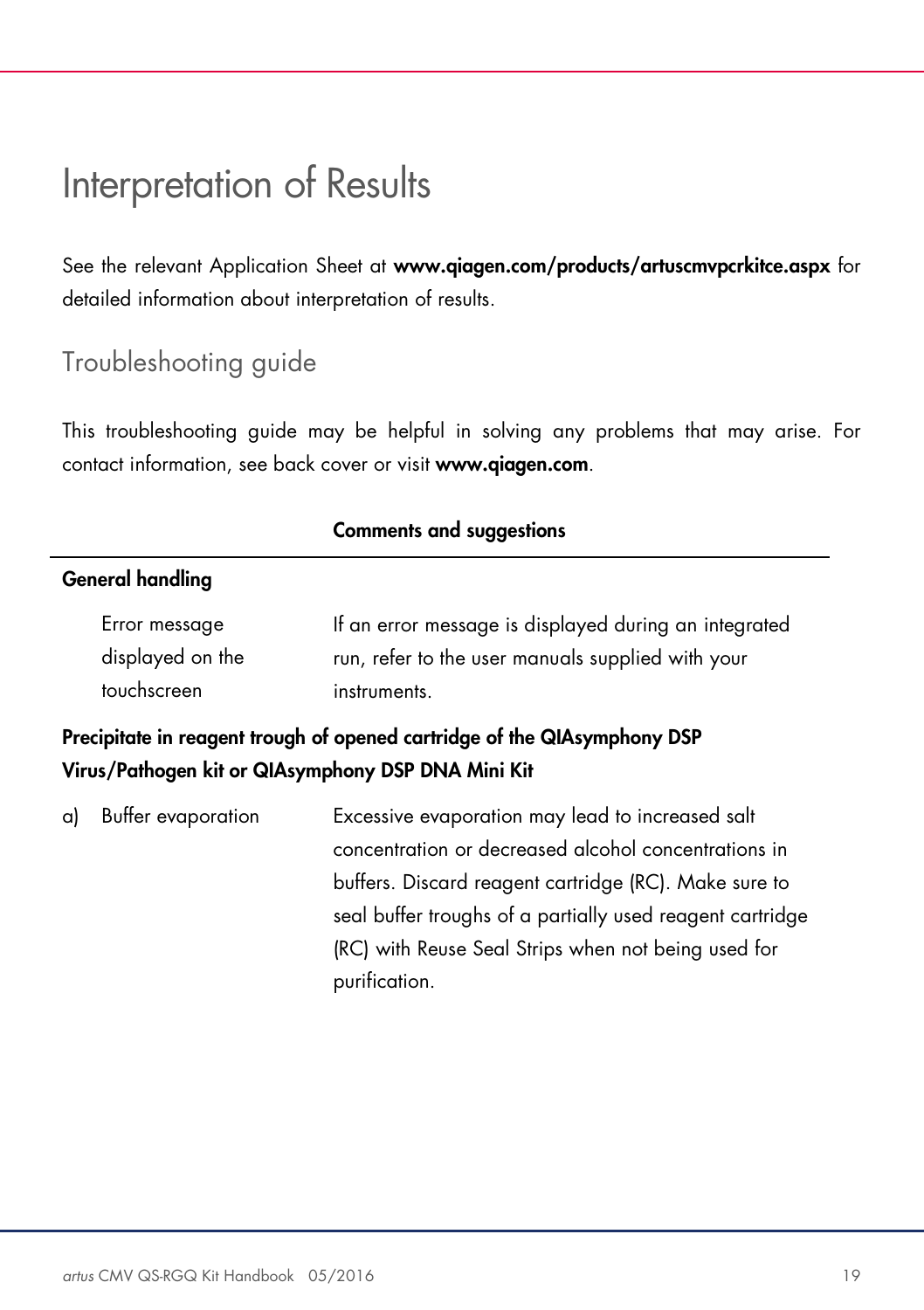<span id="page-19-0"></span>

| b) | Storage of reagent<br>cartridge (RC)                       | Storage of reagent cartridge (RC) under 15°C may lead<br>to formation of precipitates. If necessary, remove the<br>troughs containing Buffers QSL2 and QSB1 from the<br>reagent cartridge (RC) and incubate in a water bath at<br>37°C for 30 minutes with occasional shaking to dissolve<br>precipitate. Make sure to replace the troughs in the<br>correct positions. If the reagent cartridge (RC) is already<br>pierced, make sure that the troughs are reclosed with<br>Reuse Seal Strips and incubate the complete reagent<br>cartridge (RC) in a water bath at 37°C for 30 minutes<br>with occasional shaking. |
|----|------------------------------------------------------------|-----------------------------------------------------------------------------------------------------------------------------------------------------------------------------------------------------------------------------------------------------------------------------------------------------------------------------------------------------------------------------------------------------------------------------------------------------------------------------------------------------------------------------------------------------------------------------------------------------------------------|
|    | Low yield of nucleic acids                                 |                                                                                                                                                                                                                                                                                                                                                                                                                                                                                                                                                                                                                       |
| a) | Magnetic particles were<br>not completely<br>resuspended   | Before starting the procedure, ensure that the magnetic<br>particles are fully resuspended. Vortex for at least<br>3 minutes before use.                                                                                                                                                                                                                                                                                                                                                                                                                                                                              |
| b) | Frozen samples were<br>not mixed properly<br>after thawing | Thaw frozen samples with mild agitation to ensure<br>thorough mixing.                                                                                                                                                                                                                                                                                                                                                                                                                                                                                                                                                 |
| c) | Carrier RNA (CARRIER)<br>not added                         | Reconstitute carrier RNA (CARRIER) in Buffer AVE (AVE)<br>or ATE (ATE) and mix with appropriate volume of Buffer<br>AVE (AVE) or ATE (ATE) as described in the relevant<br>Application Sheet at<br>www.qiagen.com/products/artuscmvpcrkitce.aspx.<br>Repeat the purification procedure with new samples.                                                                                                                                                                                                                                                                                                              |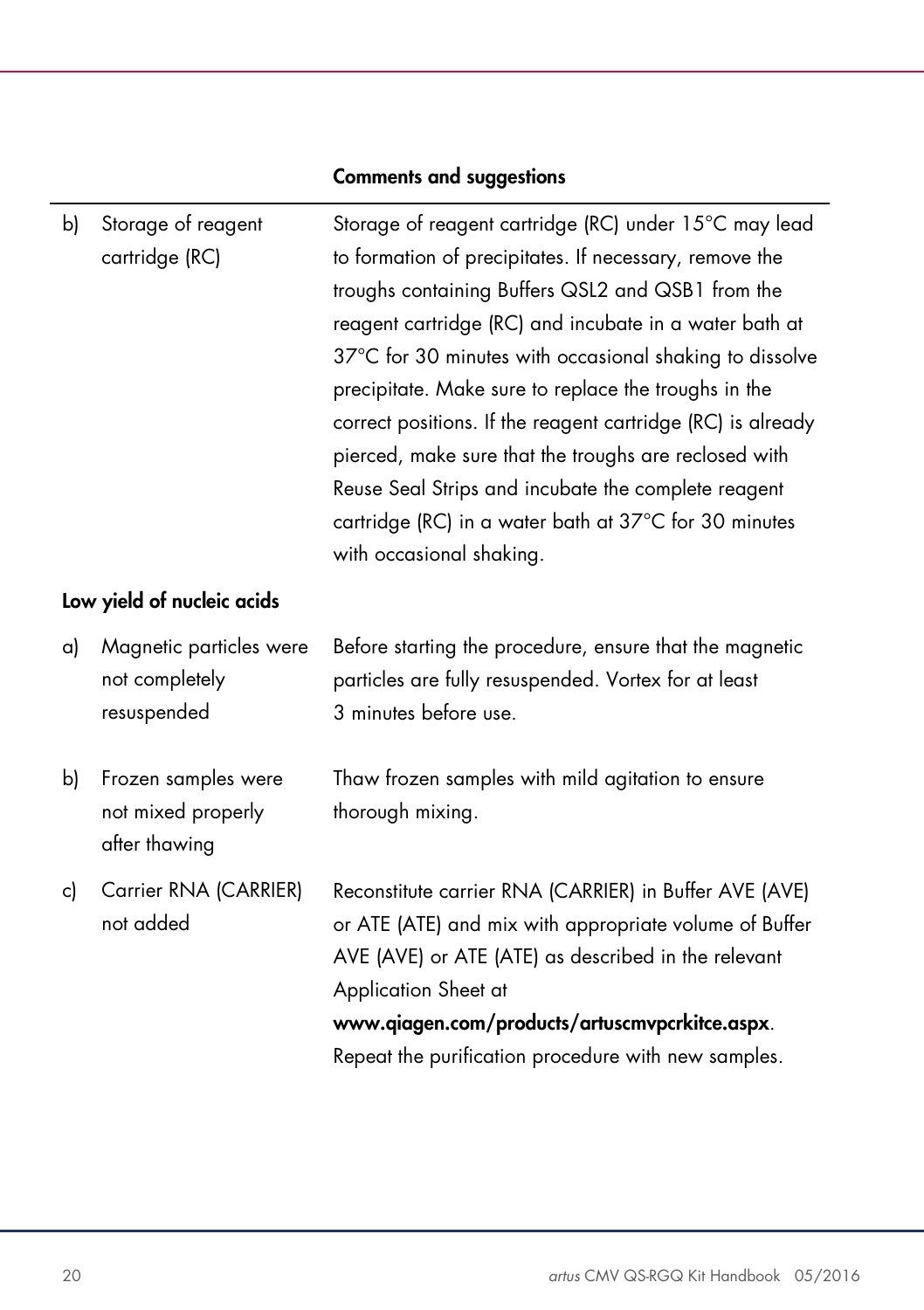| d) | Degraded nucleic acids                                | Samples were stored incorrectly or subjected to too<br>many freeze-thaw cycles. Repeat the purification<br>procedure with new samples.                                                                                                                                                                                                                                                                                                                                                                                        |
|----|-------------------------------------------------------|-------------------------------------------------------------------------------------------------------------------------------------------------------------------------------------------------------------------------------------------------------------------------------------------------------------------------------------------------------------------------------------------------------------------------------------------------------------------------------------------------------------------------------|
| e) | Incomplete sample lysis                               | Before use, check that Buffer QSL2 and QSB1 do not<br>contain precipitates. If necessary, remove the troughs<br>containing Buffers QSL1 and QSB1 from the reagent<br>cartridge (RC) and incubate for 30 minutes at 37°C<br>with occasional shaking to dissolve precipitate. If the<br>reagent cartridge (RC) is already pierced, make sure<br>that the troughs are reclosed with Reuse Seal Strips, and<br>incubate the complete reagent cartridge (RC) for<br>30 minutes at 37°C with occasional shaking in a water<br>bath. |
| f) | Clogging of pipet tip<br>due to insoluble<br>material | Insoluble material was not removed from the sample<br>prior to starting the QIAsymphony purification<br>procedure.<br>To remove insoluble material for viral applications,<br>centrifuge the sample at 3000 $\times$ g for 1 minute, and<br>transfer the supernatant to a new sample tube.                                                                                                                                                                                                                                    |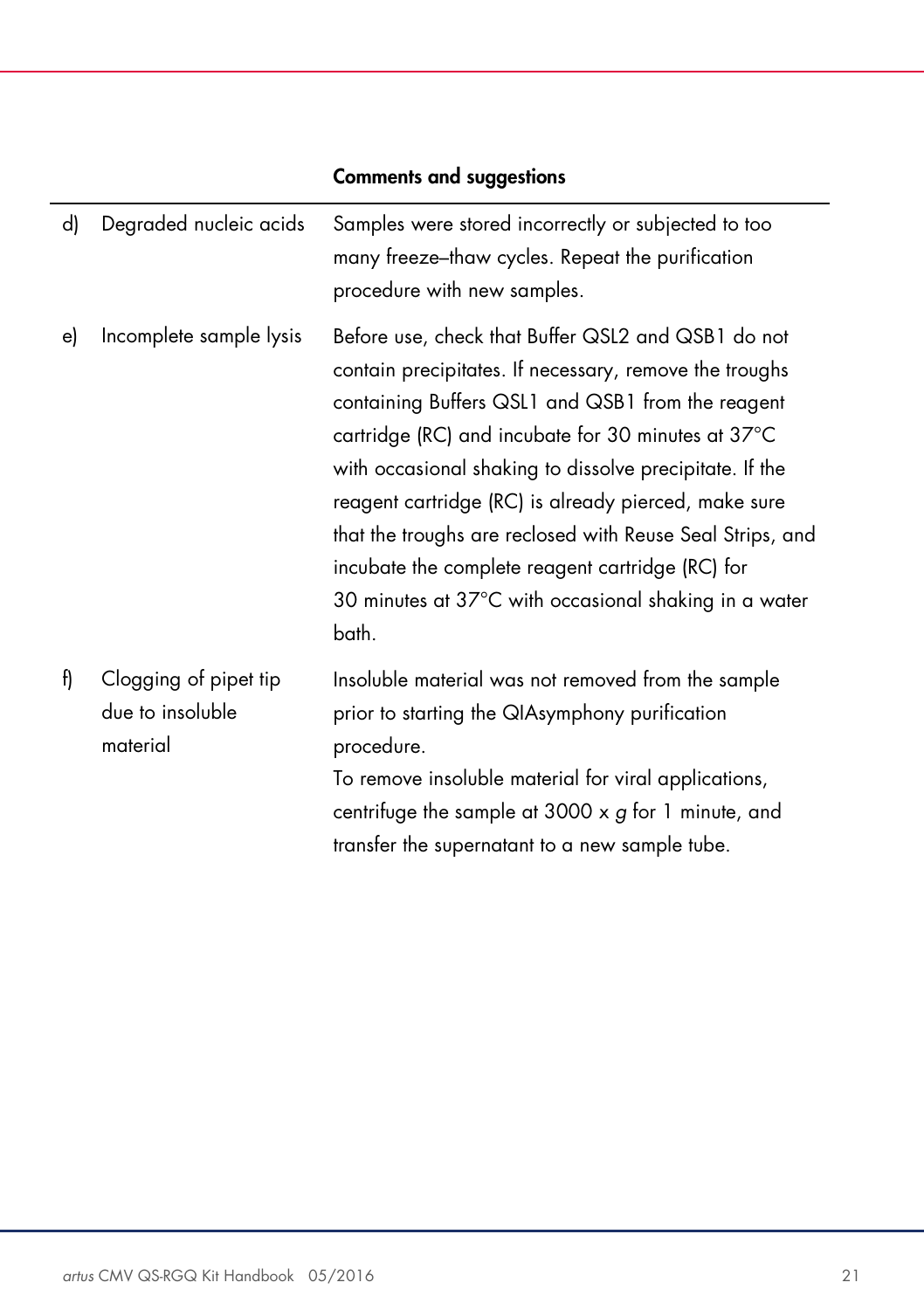#### QIAsymphony AS detects insufficient Master

| Not all of the Master<br>transferred to tube | Combine all tubes of CMV RG Master in a single kit<br>into one tube before use. Viscous reagents can be<br>difficult to handle with manual pipets. Make sure to<br>transfer the entire volume of the Master in the tube.                                                                                                                                                                                                              |
|----------------------------------------------|---------------------------------------------------------------------------------------------------------------------------------------------------------------------------------------------------------------------------------------------------------------------------------------------------------------------------------------------------------------------------------------------------------------------------------------|
|                                              | For viscous reagents, we recommend aspirating an<br>extra volume of 5% when using manual pipets (e.g.,<br>adjust the pipet to 840 µl for an 800 µl volume).                                                                                                                                                                                                                                                                           |
|                                              | Alternatively, after slowly dispensing the liquid and<br>performing a blowout at the target tube's wall, remove<br>the tip from the liquid, release the pipet plunger, and<br>wait for an additional 10 seconds. Residual liquid will<br>flow down the tip and can be blown out by pressing the<br>pipet plunger a second time. The use of PCR grade<br>filter-tips labeled as "low retention" can improve the<br>recovery of liquid. |

#### No signal with positive controls (CMV RG QS 1–4) in fluorescence channel Cycling Green

a) The selected fluorescence channel for PCR data analysis does not comply with the protocol

For data analysis, select the fluorescence channel Cycling Green for the analytical CMV PCR and the fluorescence channel Cycling Yellow for the internal control PCR.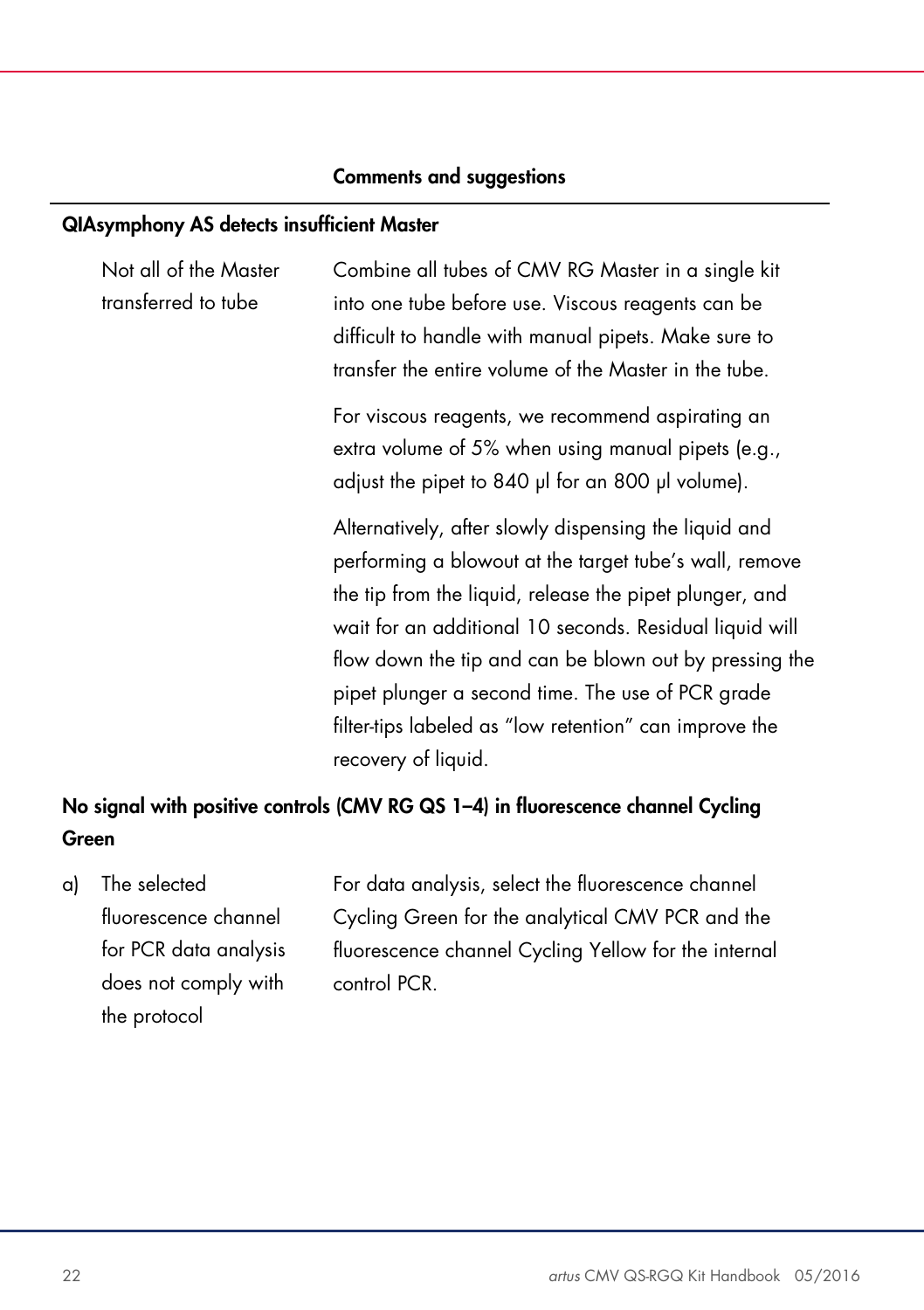| b) | Incorrect programming<br>of the temperature<br>profile of the<br>Rotor-Gene Q<br>instrument                                                                    | Compare the temperature profile with the protocol. See<br>the relevant Application Sheet and Protocol Sheet at<br>www.qiagen.com/products/artuscmvpcrkitce.aspx.                                                                     |
|----|----------------------------------------------------------------------------------------------------------------------------------------------------------------|--------------------------------------------------------------------------------------------------------------------------------------------------------------------------------------------------------------------------------------|
| c) | Incorrect configuration<br>of the PCR                                                                                                                          | Make sure that assay setup was performed correctly<br>and that the correct Assay Parameter Set was used.<br>Repeat the PCR, if necessary. See the relevant<br>Application Sheet at<br>www.qiagen.com/products/artuscmvpcrkitce.aspx. |
| d) | The storage conditions<br>for one or more kit<br>components did not<br>comply with the<br>instructions given in<br>"Reagent Storage and<br>Handling", page 10. | Check the storage conditions and the expiration date on<br>the kit label of the reagents and use a new kit, if<br>necessary.                                                                                                         |
| e) | The artus CMV<br>QS-RGQ Kit has<br>expired                                                                                                                     | Check the storage conditions and the expiration date on<br>the kit label of the reagents and use a new kit, if<br>necessary.                                                                                                         |

Weak or no signal of the internal control of a negative plasma sample subjected to purification using the QIAsymphony DSP Virus/Pathogen kit, or QIAsymphony DSP DNA Mini Kit, in fluorescence channel Cycling Yellow and simultaneous absence of a signal in channel Cycling Green

| a) The PCR conditions do | Check the PCR conditions (see above) and repeat the |
|--------------------------|-----------------------------------------------------|
| not comply with the      | PCR with corrected settings, if necessary.          |
| protocol                 |                                                     |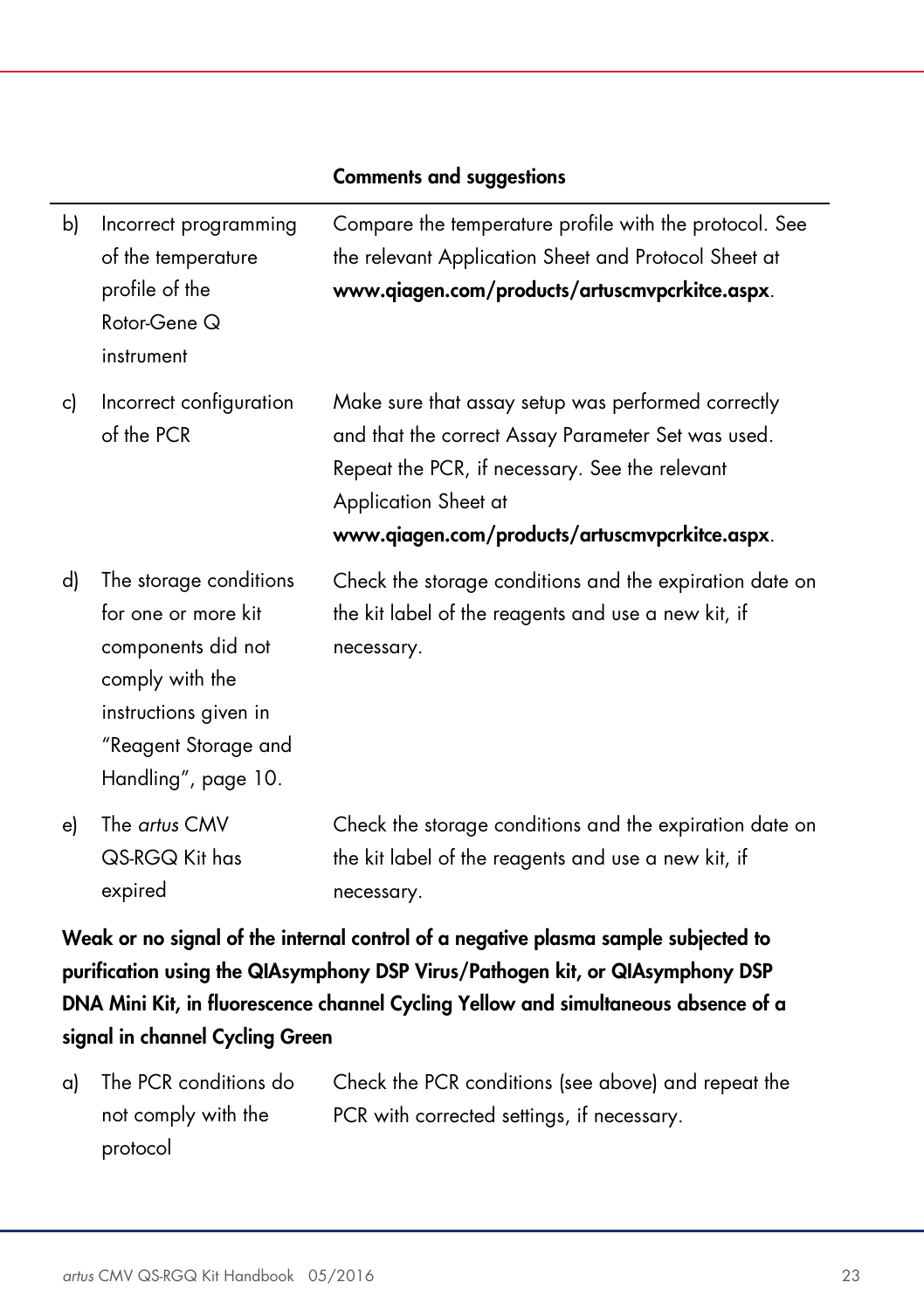|    |                                                                                                                                                                 | รดแแนะแเว นแน วงนูนูธวแดนว                                                                                                                                                                                                                                                  |
|----|-----------------------------------------------------------------------------------------------------------------------------------------------------------------|-----------------------------------------------------------------------------------------------------------------------------------------------------------------------------------------------------------------------------------------------------------------------------|
| b) | The PCR was inhibited                                                                                                                                           | Make sure that you use the validated isolation method<br>(see "DNA isolation and assay setup on the<br>QIAsymphony SP/AS", page 12) and closely follow the<br>instructions.                                                                                                 |
| c) | DNA was lost during<br>extraction                                                                                                                               | An absent signal of the internal control can indicate the<br>loss of DNA during the extraction. Make sure that you<br>use the validated isolation method (see "DNA isolation<br>and assay setup on the QIAsymphony SP/AS",<br>page 12) and closely follow the instructions. |
|    |                                                                                                                                                                 | See also "Low yield of nucleic acids", above.                                                                                                                                                                                                                               |
| d) | The storage conditions<br>for one or more kit<br>components did not<br>comply with the<br>instructions given in<br>"Reagent Storage and<br>Handling", (page 10) | Check the storage conditions and the expiration date on<br>the kit label of the reagents and use a new kit, if<br>necessary.                                                                                                                                                |
| e) | The artus CMV<br>QS-RGQ Kit has                                                                                                                                 | Check the storage conditions and the expiration date on<br>the kit label of the reagents and use a new kit, if                                                                                                                                                              |

necessary.

#### Comments and suggestions

expired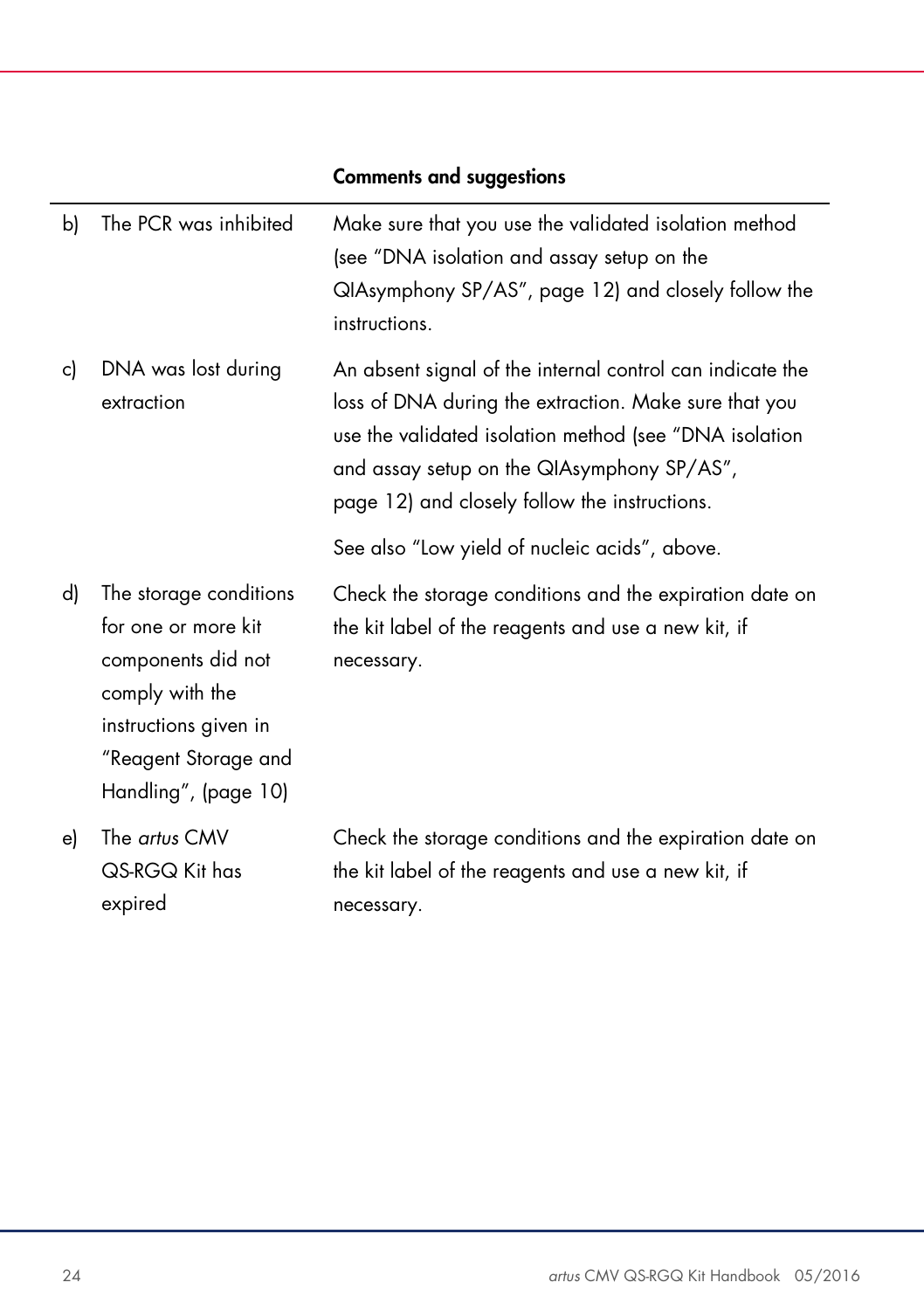### Signals with the negative controls in fluorescence channel Cycling Green of the analytical PCR

| a) | Contamination<br>occurred during<br>preparation of the PCR | Repeat the PCR with new reagents in replicates.                                                                                                                          |  |
|----|------------------------------------------------------------|--------------------------------------------------------------------------------------------------------------------------------------------------------------------------|--|
|    |                                                            | If possible, close the PCR tubes directly after addition of<br>the sample to be tested.                                                                                  |  |
|    |                                                            | Make sure that work space and instruments are<br>decontaminated at regular intervals.                                                                                    |  |
| b) | Contamination<br>occurred during<br>extraction             | Repeat the extraction and PCR of the sample to be<br>tested using new reagents.<br>Make sure that work space and instruments are<br>decontaminated at regular intervals. |  |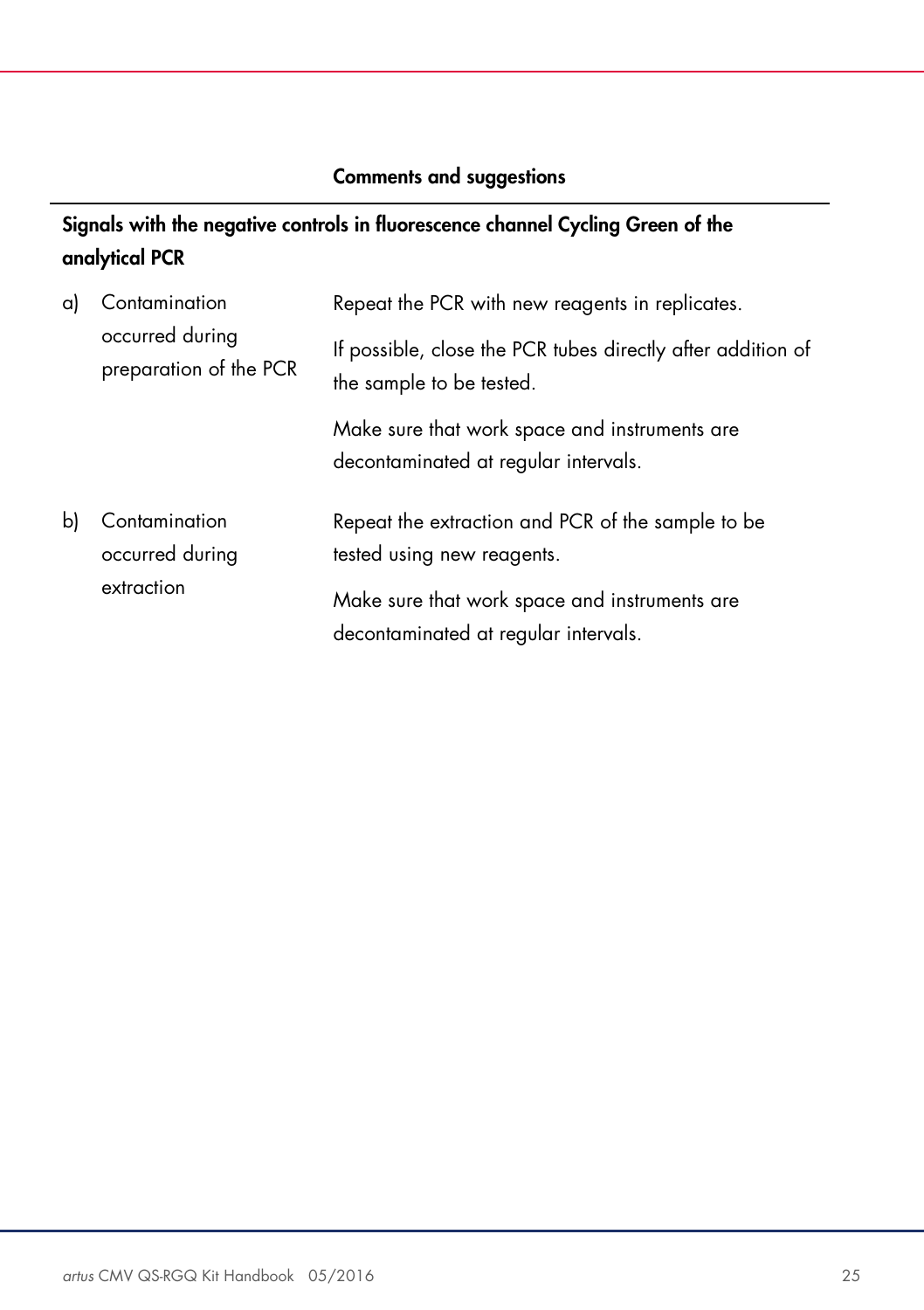# <span id="page-25-0"></span>Quality Control

In accordance with QIAGEN's ISO-certified Quality Management System, each lot of *artus* CMV QS-RGQ Kit is tested against predetermined specifications to ensure consistent product quality.

### <span id="page-25-1"></span>Limitations

All reagents may exclusively be used in in vitro diagnostics.

The product is to be used by personnel specially instructed and trained in the in vitro diagnostics procedures only.

Strict compliance with the user manual is required for optimal PCR results.

Attention should be paid to expiration dates printed on the box and labels of all components. Do not use expired components.

Although rare, mutations within the highly conserved regions of the viral genome covered by the kit's primers and/or probe may result in underquantitation or failure to detect the presence of the virus in these cases. Validity and performance of the assay design are revised at regular intervals.

# <span id="page-25-2"></span>Performance Characteristics

See www.qiagen.com/products/artuscmvpcrkitce.aspx for performance characteristics of the *artus* CMV QS-RGQ Kit.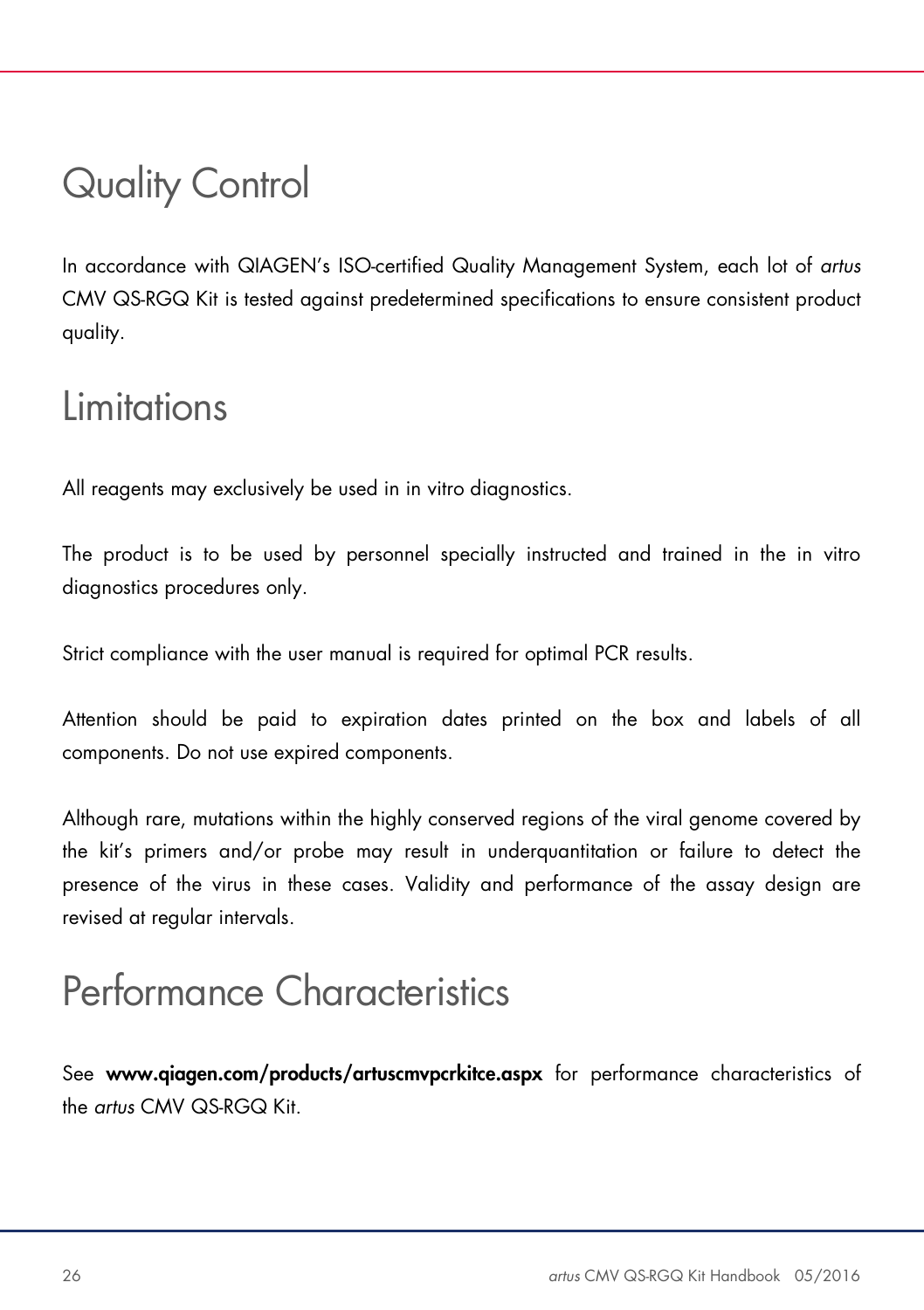# <span id="page-26-0"></span>Symbols

The following table describes the symbols that may appear on the labeling or in this document.

| $<\mathsf{N}>$ | Contains reagents sufficient for <n> reactions</n> |
|----------------|----------------------------------------------------|
|                | Use by                                             |
| <b>IVD</b>     | In vitro diagnostic medical device                 |
| <b>REF</b>     | Catalog number                                     |
| <b>LOT</b>     | Lot number                                         |
| <b>MAT</b>     | Material number                                    |
| <b>COMP</b>    | Components                                         |
| <b>CONT</b>    | Contains                                           |
| <b>NUM</b>     | Number                                             |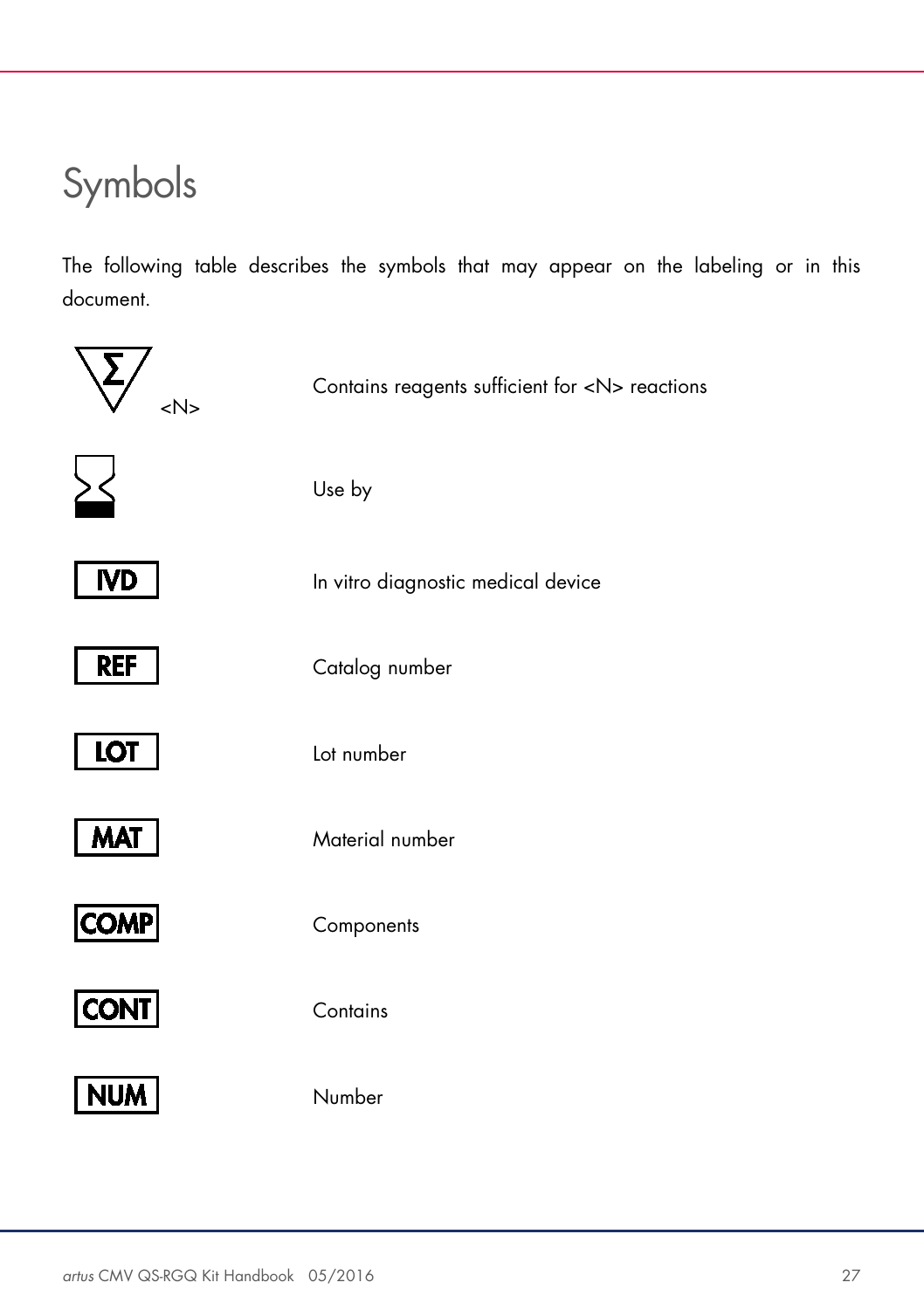| <b>GTIN</b> |  |
|-------------|--|
| Rn          |  |
|             |  |

Global Trade Item Number

R is for revision of the Handbook and n is the revision number

Temperature limitation



Manufacturer



Consult instructions for use



**Caution** 



Master

MG-SOL

QS

 $IC$ 

Quantitation Standard

Magnesium solution

Internal control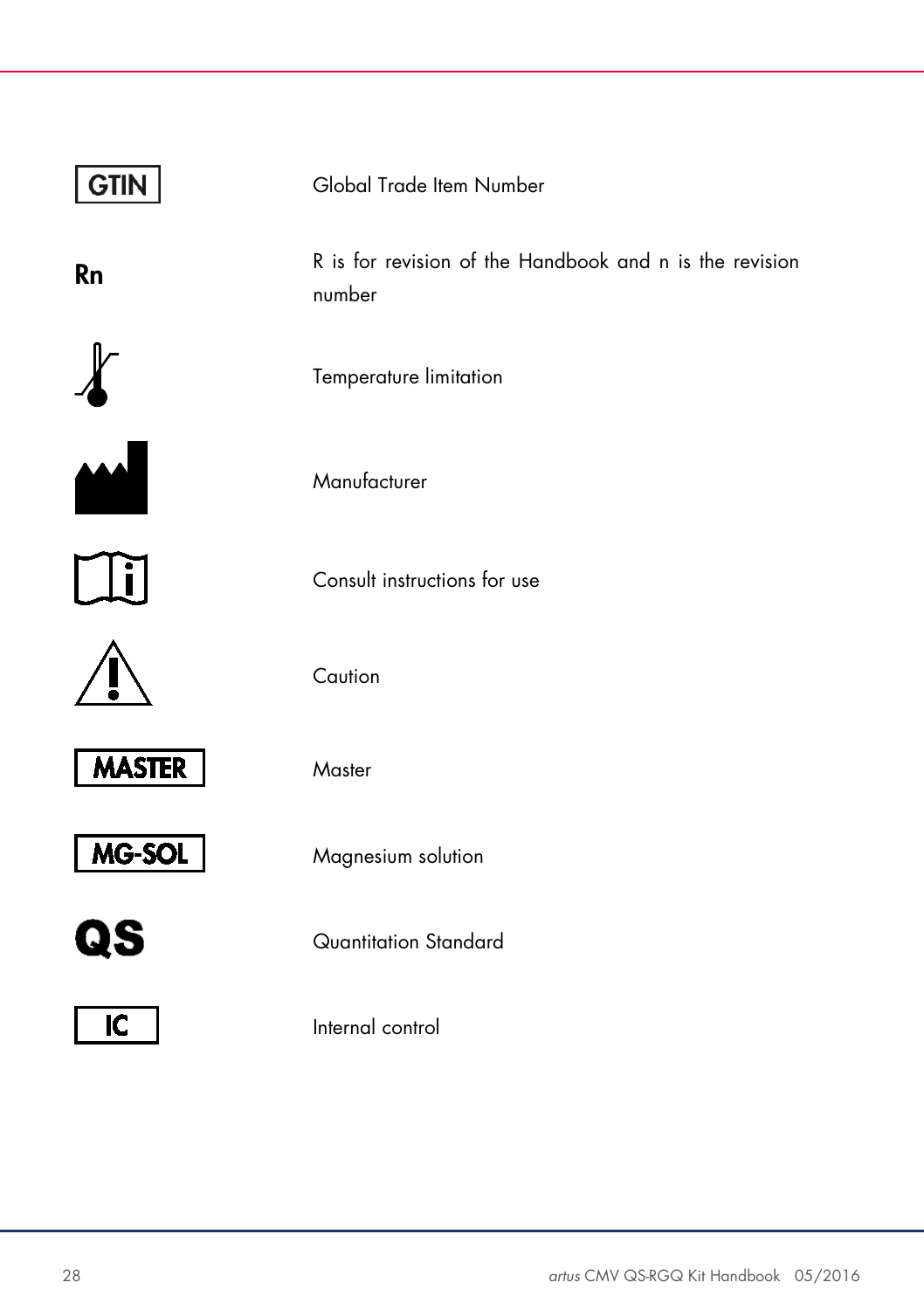### <span id="page-28-0"></span>Ordering Information

| Product                                           | Contents                                                                                                                                | Cat. no. |
|---------------------------------------------------|-----------------------------------------------------------------------------------------------------------------------------------------|----------|
| artus CMV QS-RGQ Kit (24)                         | For 24 reactions: Master,<br>Magnesium Solution, 4 Quantitation<br>Standards, Internal Control, Water<br>(PCR grade)                    | 4503363  |
| QIAsymphony DSP<br>Virus/Pathogen Midi Kit        | For 96 preps $(1000 \mu \epsilon)$ each):<br>includes 2 reagent cartridges and<br>enzyme racks and accessories                          | 937055   |
| <b>QIAsymphony DSP</b><br>Virus/Pathogen Mini Kit | For $192$ preps (200 $\mu$ each):<br>includes 2 reagent cartridges and<br>enzyme racks and accessories                                  | 937036   |
| QIAsymphony DSP DNA<br>Mini Kit                   | For 192 preps of 200 µl each:<br>includes 2 reagent cartridges and<br>enzyme racks and accessories.                                     | 937236   |
| QIAsymphony RGQ System                            | QIAsymphony SP, QIAsymphony<br>AS, Rotor-Gene Q MDx 5plex HRM,<br>required accessories and<br>consumables, installation and<br>training | 9001850  |

For up-to-date licensing information and product-specific disclaimers, see the respective QIAGEN kit handbook or user manual. QIAGEN kit handbooks and user manuals are available at www.qiagen.com or can be requested from QIAGEN Technical Services or your local distributor.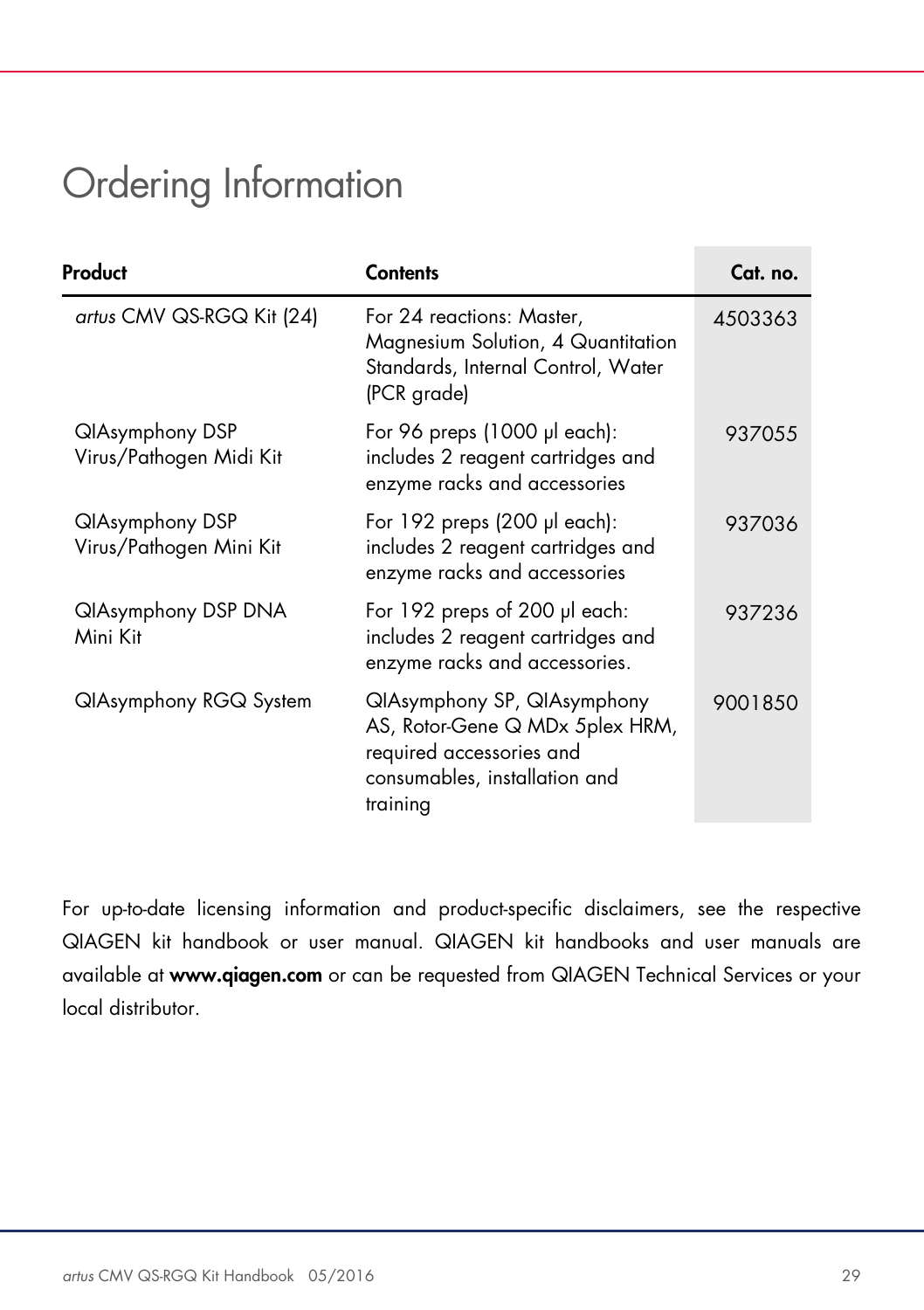This page intentionally left blank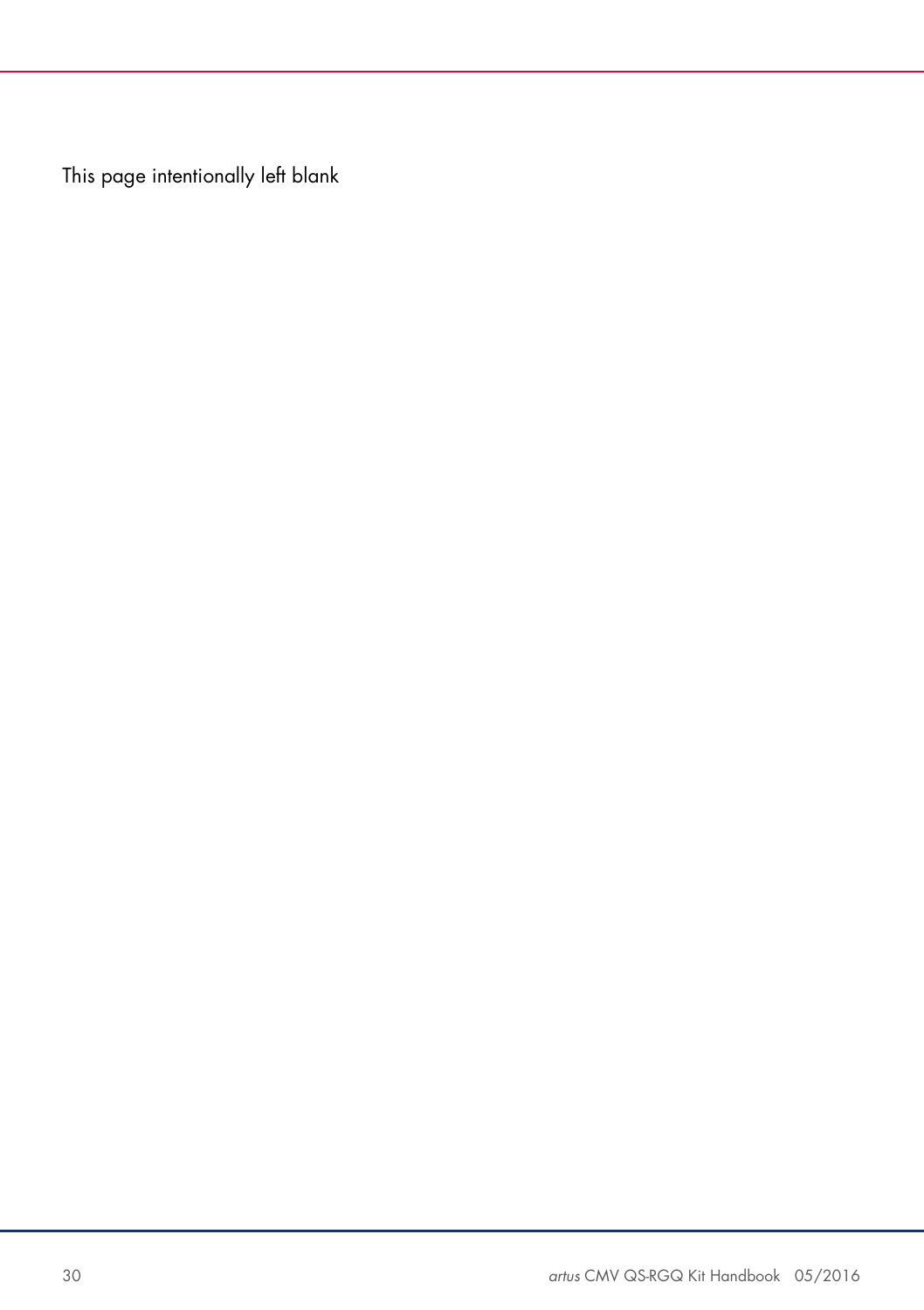The purchase of this product allows the purchaser to use it for the performance of diagnostic services for human in vitro diagnostics. No general patent or other license of any kind other than this specific right of use from purchase is granted hereby.

Trademarks: QIAGEN®, Sample to Insight®, QIAsymphony®, *artus*®, Rotor-Gene® (QIAGEN Group). Registered names, trademarks, etc., used in this document, even when not specifically marked as such, are not to be considered unprotected by law.

The artus CMV QS-RGQ Kit is a CE-marked diagnostic kit according to the European In Vitro Diagnostic Directive 98/79/EC. Not available in all countries.

#### Limited License Agreement for *artus* CMV QS-RGQ Kit

Use of this product signifies the agreement of any purchaser or user of the product to the following terms:

- 1. The product may be used solely in accordance with the protocols provided with the product and this handbook and for use with components contained in the kit only. QIAGEN grants no license under any of its intellectual property to use or incorporate the enclosed components of this kit with any components not included within this kit except as described in the protocols provided with the product, this handbook, and additional protocols available at www.qiagen.com. Some ot<br>these additional protocols have been provided by QIAGEN users for QIAGEN. QIAGEN neither guarantees them nor warrants that they do not infringe the rights of third-parties.
- 2. Other than expressly stated licenses, QIAGEN makes no warranty that this kit and/or its use(s) do not infringe the rights of third-parties.
- 3. This kit and its components are licensed for one-time use and may not be reused, refurbished, or resold.
- 4. QIAGEN specifically disclaims any other licenses, expressed or implied other than those expressly stated.
- 5. The purchaser and user of the kit agree not to take or permit anyone else to take any steps that could lead to or facilitate any acts prohibited above. QIAGEN may enforce the prohibitions of this Limited License Agreement in any Court, and shall recover all its investigative and Court costs, including attorney fees, in any action to enforce this Limited License Agreement or any of its intellectual property rights relating to the kit and/or its components.

For updated license terms, see [www.qiagen.com](http://www.qiagen.com/)

HB-0356-006 1060926 154023595 05/2016

© 2010–2016 QIAGEN, all rights reserved.